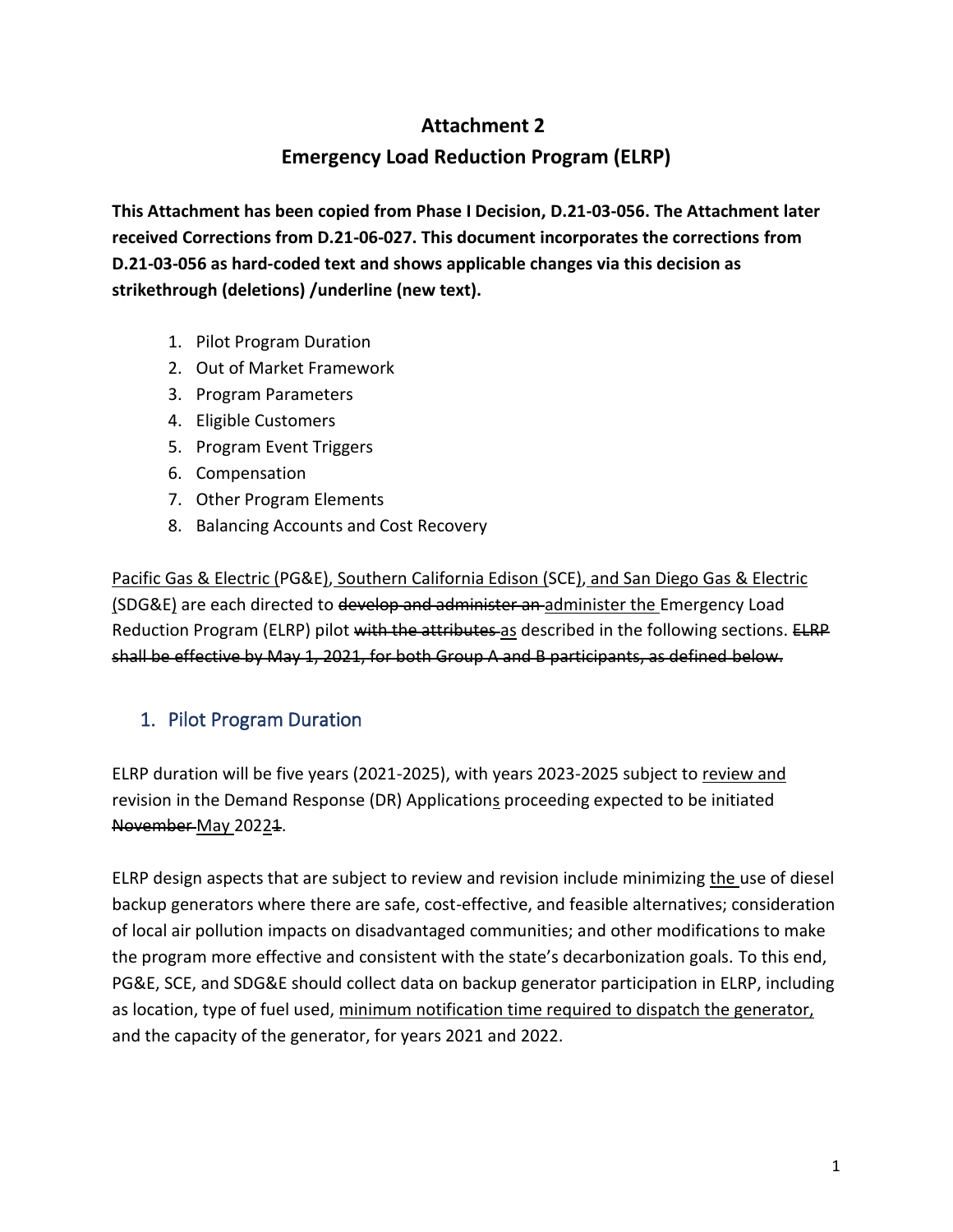# 2. Out of Market Framework

ELRP load reduction capacity will be excluded from the Resource Adequacy (RA) / California Energy Commission (CEC) peak forecast framework with no CAISO market obligations.

## 3. Program Parameters

- Program availability: May October; seven days a week; 4 pm 9 pm
- Event duration: 1-hour minimum; 5-hour maximum
- Annual dispatch limit: Up to 60 hours
- Consecutive day dispatches: No constraints

As discussed below, the program parameters for Residential ELRP may differ.

### 4. Eligible Customers

Eligible participants for ELRP are divided into two groups with several subgroups:

- Group A: Select non-residential Customers and aggregators not participating in Demand Response (DR) programs
	- o A.1. Non-Residential, Non-DR Customers
	- o A.2. Base Interruptible Program (BIP) Non-Residential Aggregators
	- o A.3. Rule 21 Exporting Distributed Energy Resources (DERs)
	- o A.4. Virtual Power Plants (VPP) Aggregators
	- o A.5. Vehicle-Grid-Integration (VGI) Aggregators
	- o A.6. Residential Customers
- Group B: DR providers participating in A4-market-integrated supply-side Demand Response (DR) programs proxy demand response (PDR) resources
	- o B.1. Third-party DR Providers (DRPs)
	- o B.2. IOU Capacity Bidding Programs (CBPs)

At any time, a customer can participate in ELRP via either Group A or Group B, but not both groups at the same time. At any time, a Group A customer can participate in ELRP via only one sub-group under Group A.

Eligibility criteria for each group are defined below.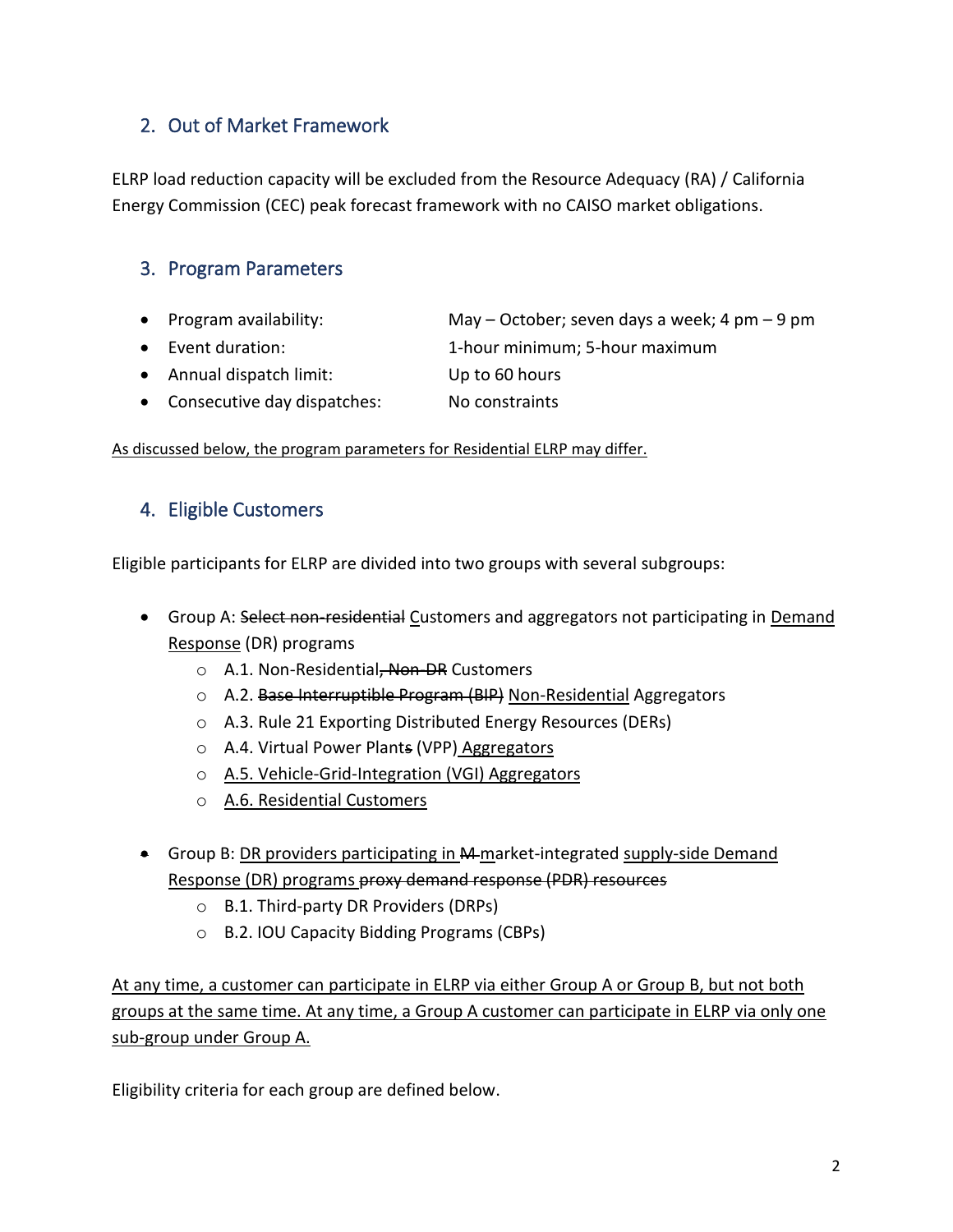# **GROUP A ELIGIBILITY:** Customers and aggregators not participating in Demand Response (DR) programs

At the time of enrollment, or at designated times during the ELRP pilot, Group A participants, except residential customers enrolled in ELRP sub-group A.6 Residential customers described below, will nominate an estimated target load reduction quantity to be achieved during an ELRP event. Participation during an ELRP event is entirely voluntary, and no financial penalties will result from not meeting or exceeding the nominated target load reduction during the event.

If a customer qualifies for the ELRP under both sub-groups A.1. and A.3. criteria described below, the customer will make an election for participating in the ELRP as part of one or the other sub-group at the time of enrollment, or at designated times during the ELRP pilot.

### **A.1. Non-Residential, Non-DR Customers Eligibility**

Bundled and unbundled non-residential customers of an IOU who meet the following criteria are eligible to enroll and participate in ELRP:

- Customer meets the "Minimum Size Threshold" specified further below, and
- Customer is not currently taking service on a CPP or real time pricing (RTP)-equivalent tariff, and
- Customer is not simultaneously enrolled in another supply-side DR program offered by an IOU, third-party demand response provider (DRP), or community choice aggregator (CCA), with the exception that dual enrollment in an IOU's Base Interruptible Program (BIP) or SCE's Agricultural and Pumping Interruptible (AP-I)-program is permitted.

The Minimum Size Threshold parameter for each IOU is as follows:

- For PG&E, the customer must be able to reduce load by a minimum one kilowatt (kW) during an ELRP event.
- For SCE, the non-residential service account must have a peak demand of greater than or equal to 200 100 kW with an SCE approved interval meter.
- For SDG&E, the customer agrees to drop a minimum of 400 50 kW during an ELRP event.

## **A.2. BIP Non-Residential Aggregators Eligibility**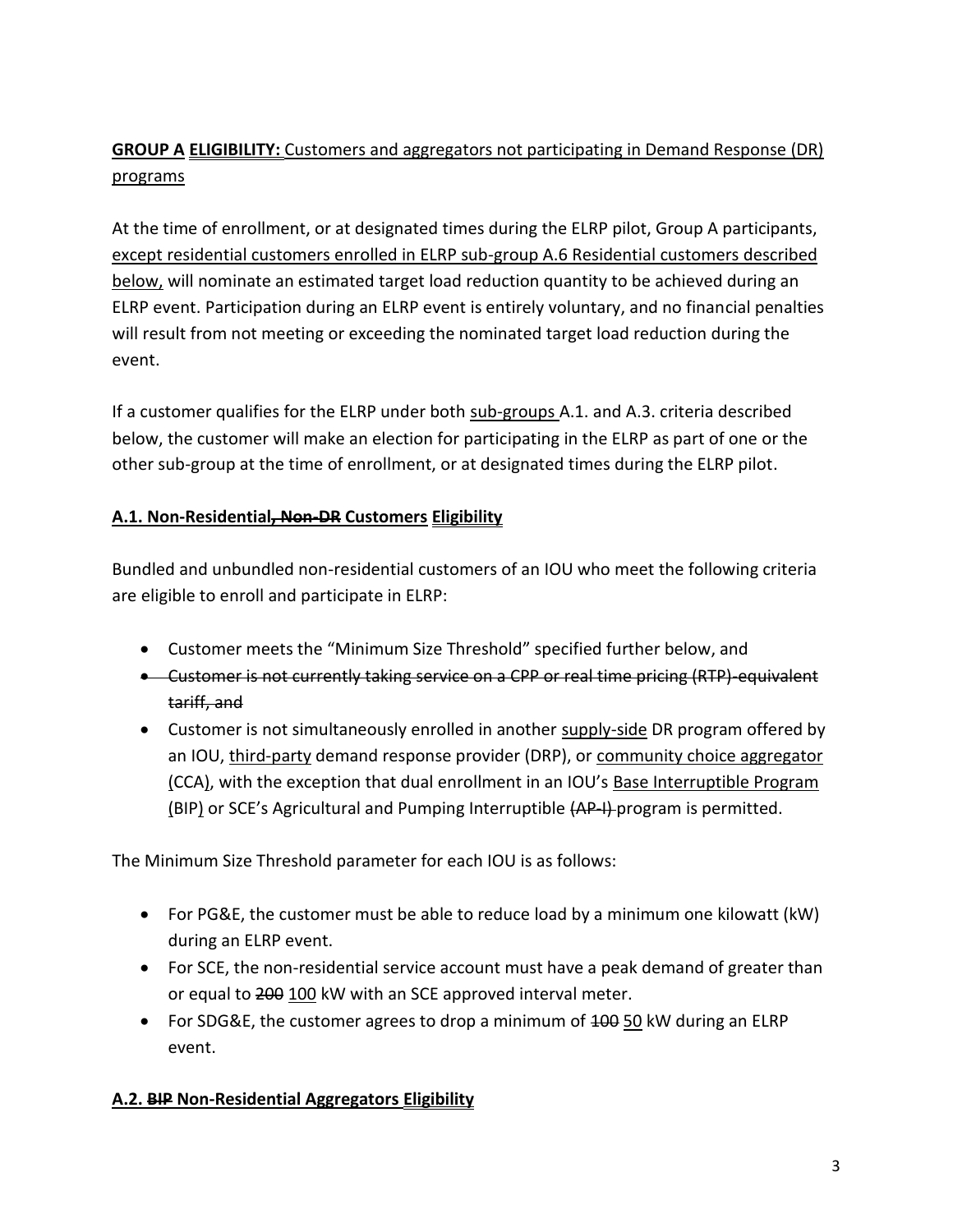BIP aggregators are eligible to participate in ELRP. If a BIP aggregator chooses not to participate, its customers may independently participate in ELRP under A.1, subject to the applicable criteria and requirements.

For SCE, participating **BIP** aggregators may add and nominate only non-residential customers eligible under A.1. in their ELRP portfolio.

SDG&E may elect to defer the effective date of Group A.2 eligibility to a date no later than May 1, 2022, by filing a Tier 1 advice letter (AL).

Non-BIP aggregators with aggregated bundled or unbundled non-residential customer resources meeting the following criteria are eligible to participate in ELRP:

- The aggregated resource is not simultaneously enrolled in a supply-side DR program offered by an IOU, third-party DRP, or CCA, and
- Customers participating in the aggregation meet the eligibility criteria under A.1 (except the Minimum Size Threshold requirement does not apply), and
- The aggregated resource capacity meets or exceeds Minimum the Aggregation Size Threshold.

If a non-BIP aggregator of non-residential customers chooses not to participate, its customers may independently participate in ELRP under sub-group A.1 Non-Residential customers subject to the applicable criteria and requirements.

The IOUs are authorized to dispatch the aggregated resources offered by the non-BIP aggregators for at least the Minimum Aggregation Dispatch Hours. In addition to the Group A triggers defined below, the IOUs may exercise discretion to dispatch the non-BIP aggregation in response to other forecasted or anticipated grid stress conditions, such as, high locational marginal prices in the CAISO markets, extreme heat waves, etc., to achieve the Minimum Dispatch Hours. The IOUs may negotiate agreements with the non-BIP aggregators to clarify other requirements as needed, including potential administration fees, to implement the Minimum Dispatch Hours and related ELRP compensation.

Minimum Aggregation Size Threshold is set at 500 kW. The Minimum Aggregation Dispatch Hours is set at 10 hours per season.

## **A.3. Rule 21 Exporting DER Eligibility**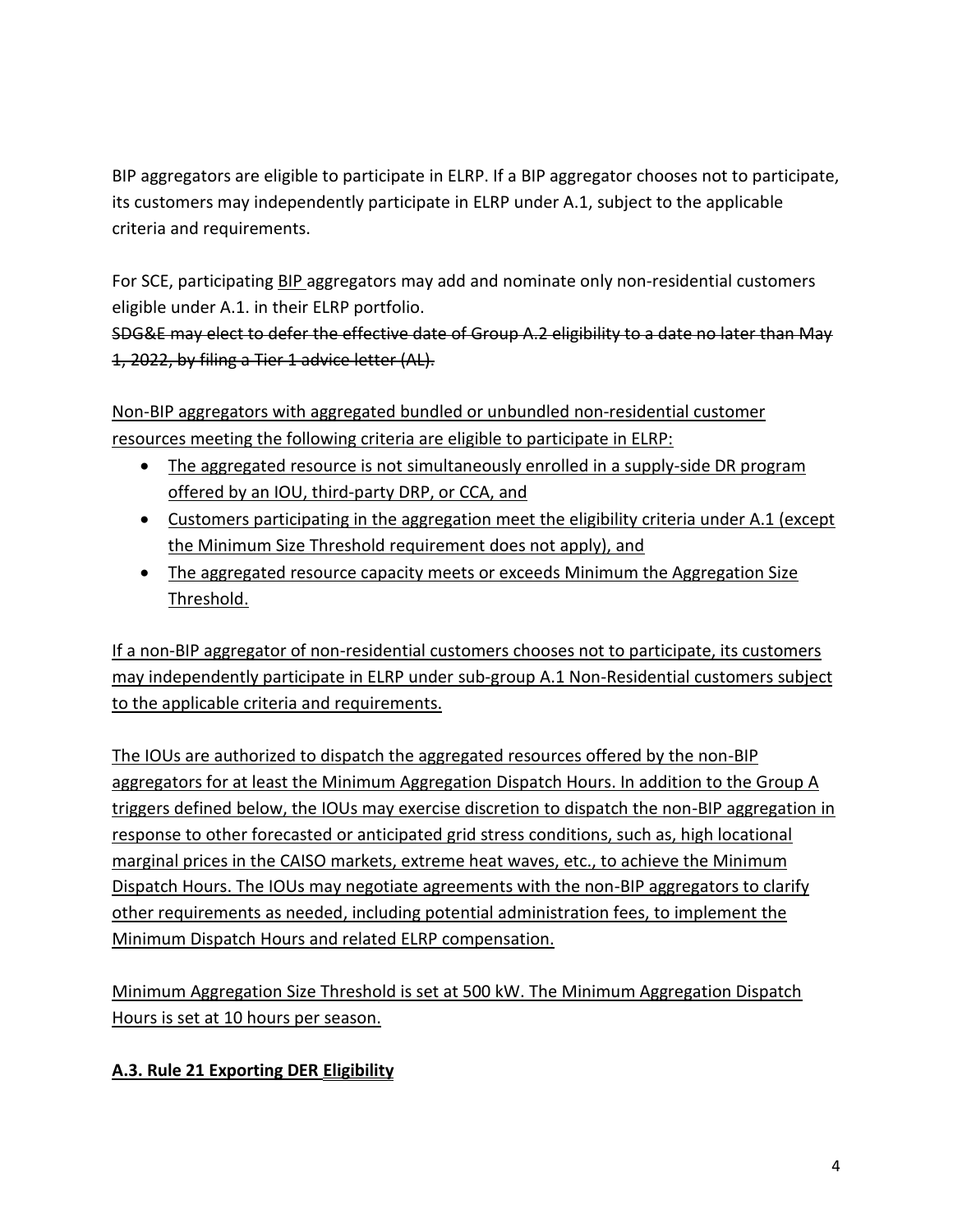Bundled and unbundled non-residential customers of an IOU who meet the following criteria are eligible to enroll and participate in ELRP:

- Customer is not simultaneously enrolled in any market-integrated DR program offered by an IOU, third-party DRP, or CCA, and
- Customer possesses a behind-the-meter (BTM) Rule 21-interconnected device (including Prohibited Resources) with an existing Rule 21 export permit, and
- Customer's BTM Rule 21 interconnected device is able to meets the "Minimum Export" Threshold" specified further below for at least one hour in compliance with Rule 21 and other applicable regulations and permits during an ELRP event.

#### NEM customers meeting the above requirements are eligible to participate in ELRP.

For situations in which electric vehicles owned by a government agency and their associated charging equipment are located on a service that is electrically contiguous to a facility also owned by that agency, with the electrically contiguous facility possessing continuous export permission to operate, it may be necessary for an IOU to consider and grant a limited deviation to facilitate the agency's participation in ELRP under the A.3 sub-group. The IOU is instructed to provide a deviation to its electric Rule 21, with its scope limited to the duration of an ELRP event, for an agency that wishes to export energy from its electric vehicles and can utilize that portion of the previously approved continuous export permission to operate that is unutilized during the ELRP event. This potential interconnection pathway for government fleets to use an existing Rule 21 Permission to Operate, where available, does not limit a government fleet from using any other approved Rule 21 interconnection pathway.

A Tier 1 AL filed either prior or subsequent to the deviation being granted shall be served on parties for both this and the R.17-07-007 proceedings. Any deviation shall be added to the listing of contracts and deviations maintained by the IOU.

An IOU may elect to defer the effective date of ELRP eligibility for A.3 participants to a date no later than May 1, 2022 by filing a Tier 1 AL.

The Minimum Export Threshold is set at 25 kW based on the physical interconnected capacity.

#### **A.4. Virtual Power Plant Aggregators Eligibility**

An aggregator managing a BTM hybrid virtual power plant (VPP) aggregation consisting of storage paired with net energy metering (NEM) solar or stand-alone storage deployed with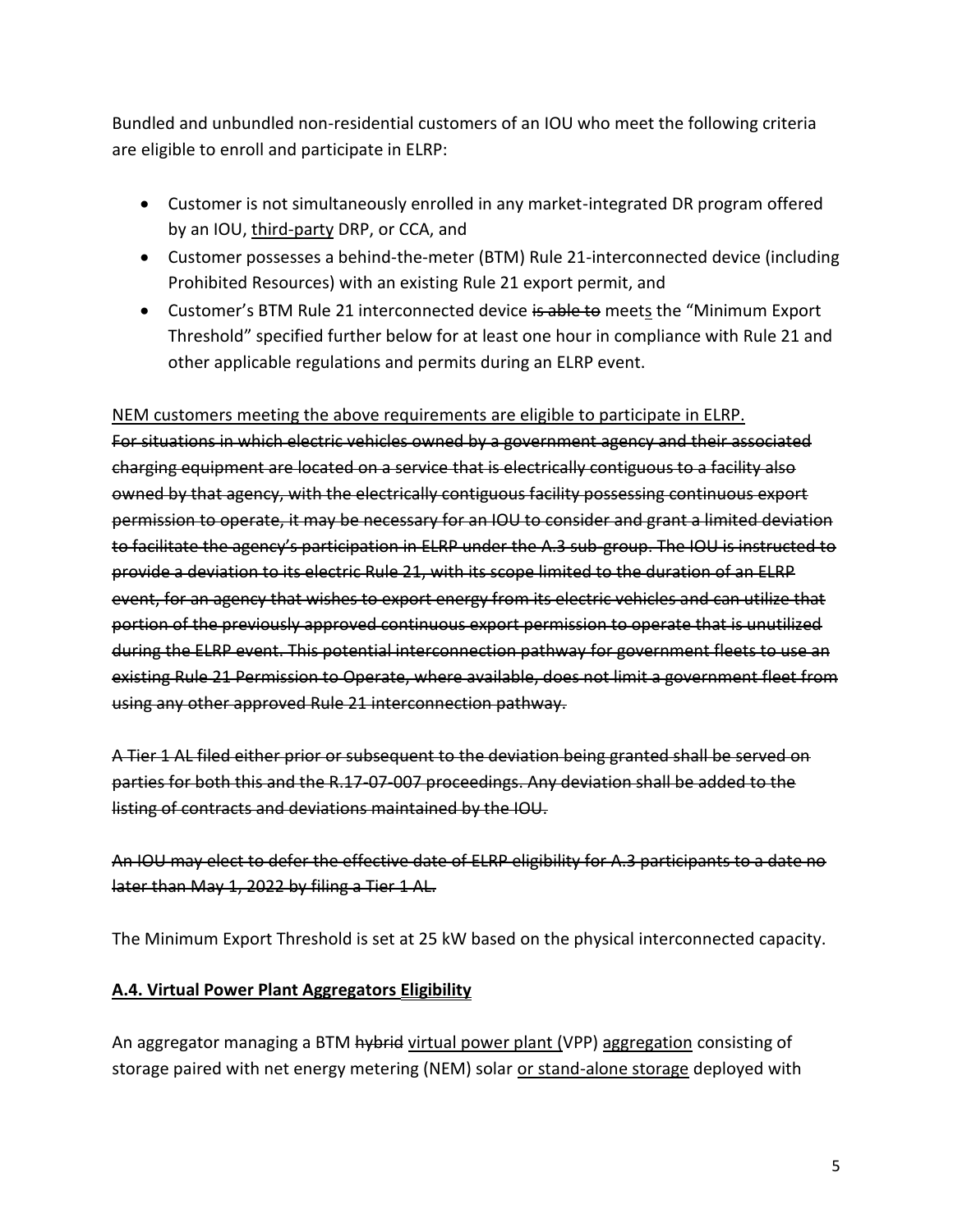residential (bundled or unbundled) or non-residential (bundled or unbundled) customers, whose VPP meet the following criteria, is eligible participate in ELRP:

- The VPP or any customer site within the aggregation is not simultaneously enrolled in a market-integrated DR program offered by an IOU, third-party DRP, or CCA, and
- A customer site within the aggregation is not currently taking service on a critical peak pricing (CPP) or real time pricing (RTP)-equivalent tariff, and
- All sites within the VPP aggregation are located within the distribution service area of a single IOU, and
- The aggregated BTM storage capacity of the VPP is able to meets the "Minimum VPP Size Threshold", where the VPP size is determined by summing the Rule 21 interconnected capacity of the individual storage devices comprising the aggregation, and
- Each site within the VPP aggregation has a Rule 21 export permit.

The VPP aggregations shall be dispatched by the IOUs for at least the Minimum VPP Dispatch Hours per season. In addition to the Group A triggers defined below, the IOUs may exercise discretion to dispatch the VPP in response to other forecasted or anticipated grid stress conditions, such as, high locational marginal prices in the CAISO markets, extreme heat waves, etc., to achieve the Minimum Dispatch Hours. The IOUs may negotiate agreements with the VPP aggregators to clarify other requirements as needed, including potential administration fees, to implement the Minimum Dispatch Hours and related ELRP compensation.

The Minimum VPP Size Threshold is set at 500 kW. The Minimum VPP Dispatch Hours is set at 20 hours per season.

An IOU may elect to defer the effective date of ELRP eligibility for A.4 participants to a date no later than May 1, 2022, by filing a Tier 1 AL.

### **A.5. Vehicle-Grid-Integration Aggregators Eligibility**

An aggregator managing a Vehicle-Grid-Integration (VGI) aggregation consisting of any combination of electric vehicles and charging stations – including those that are capable of managed one-way charging (V1G) and bi-directional charging and discharging (V2G) deployed with residential (bundled or unbundled) or non-residential (bundled or unbundled) customers that meets the following criteria, is eligible to participate in ELRP: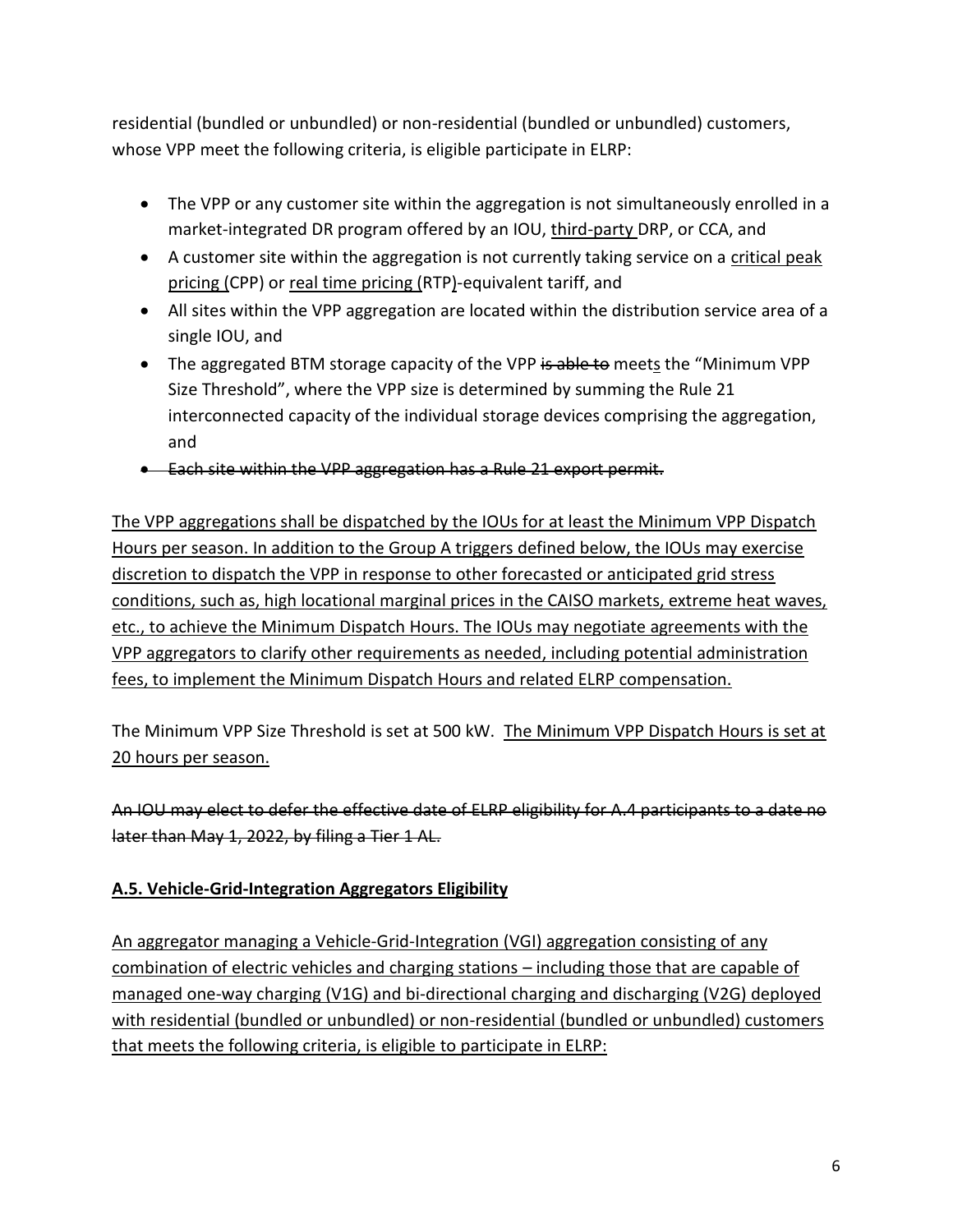- The VGI aggregation or any customer site within the aggregation is not simultaneously enrolled in a market-integrated, supply-side DR program offered by an IOU, third-party DRP, or CCA, and
- A customer site within the VGI aggregation is not currently taking service on a CPP or RTP-equivalent tariff, and
- All sites within the VGI aggregation are located within the distribution service area of a single IOU, and
- The VGI aggregation can contribute Incremental Load Reduction (ILR), as defined below, equal to or greater than the Minimum VGI Aggregation Size Threshold for a minimum of one hour during an ELRP event.

NEM customers with electric vehicles meeting the above requirements are eligible to participate in the VGI aggregation.

In recognition of a nascent market, any direct current (DC) V2G electric vehicle supply equipment (EVSE) that has been certified to UL 1741, but not the updated smart inverter certification standard required in Rule 21, may interconnect for the purpose of participating in the ELRP, subject to all other Rule 21 interconnection requirements. IOUs may request the termination of this interconnection pathway via Tier 2 AL after the 2024 ELRP season if the market has developed to provide multiple V2G capable EVSEs that meet the full smart inverter certification standards required in Rule 21. Termination of this pathway would not affect previously interconnected EVSE.

The VGI Aggregation shall be dispatched by the IOUs for at least the Minimum VGI Dispatch Hours. In addition to the Group A triggers defined below, the IOUs may exercise discretion to dispatch the VGI Aggregation in response to other forecasted or anticipated grid stress conditions, such as, high locational marginal prices in the CAISO markets, extreme heat waves, etc., to achieve the Minimum Dispatch Hours. The IOUs may negotiate agreements with the VGI aggregators to clarify other requirements as needed, including potential administration fees, to implement the Minimum Dispatch Hours and related ELRP compensation.

The Minimum VGI Aggregation Size Threshold is set at 25 kW. The Minimum VGI Dispatch Hours is set at 30 hours per season.

## **A.6. Residential Customer Eligibility**

*Eligibility*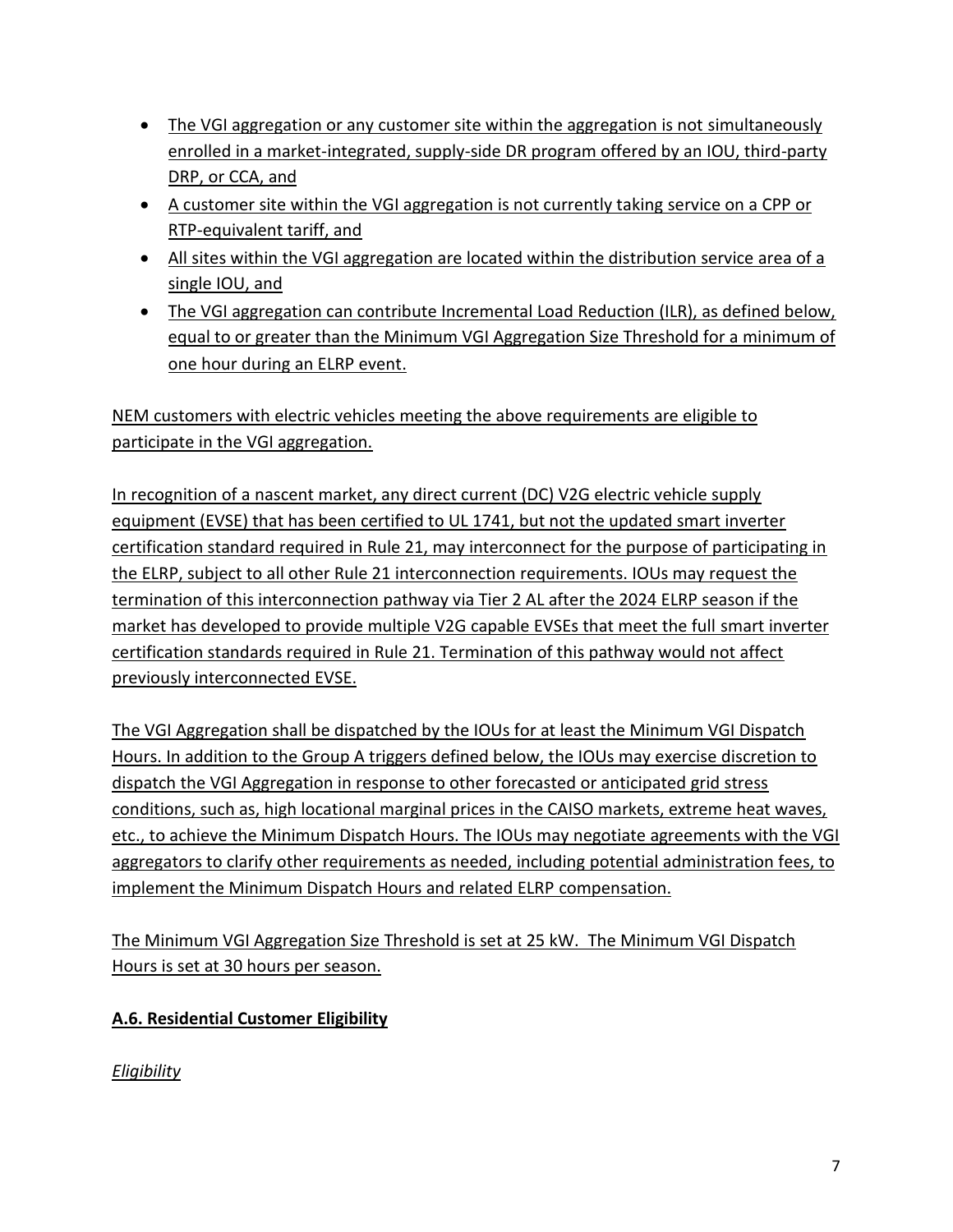Bundled and unbundled residential customers of an IOU who meet the following criteria are eligible to enroll in ELRP by opting-in to participate:

- The customer is not simultaneously enrolled in another supply-side DR program offered by an IOU, third-party DRP, or CCA; and
- The customer is not taking service on CPP or SmartRate or similar tariff; and
- The customer is not served by a CCA which has elected to exclude its customers from participation in ELRP.

### *Unenrollment*

A customer participating in ELRP is permitted, at any time, to enroll in a supply-side DR program offered by the IOU, third-party DRP, or CCA. The IOU shall arrange to promptly unenroll the customer from ELRP without any action needed on the part of the customer.

Customers can choose to opt-out at any time and IOUs shall ensure the process is simple and easy for customers using methods such as a 1-click digital form or an email or text message.

## *Opt-In Enrollment of Eligible Customers*

Eligible customers may opt-in to enroll in an IOU's Residential ELRP pilot. The IOUs shall ensure that the enrollment process is simple and easy for customers using methods such as a 1-click digital form or an email or text message.

## *Auto-Enrollment of Select Customers*

PG&E's proposed Power Saver Rewards Program (Behavioral DR – Option A), with autoenrollment of "customers who receive PG&E's Home Energy Reports" is approved, as modified herein, as PG&E's Residential ELRP pilot program for the duration of the ELRP pilot, except that Options B & C of PG&E's proposal are not approved.

SCE's proposed Whole Home Savings Pilot, with auto-enrollment of "high usage customers who have opted in to receive transactional emails," is approved, as modified herein, as SCE's Residential ELRP pilot program for the duration of the ELRP pilot, except that SCE proposed dual participation with other supply-side DR programs or SCE's VPP Pilot is not permitted at this time.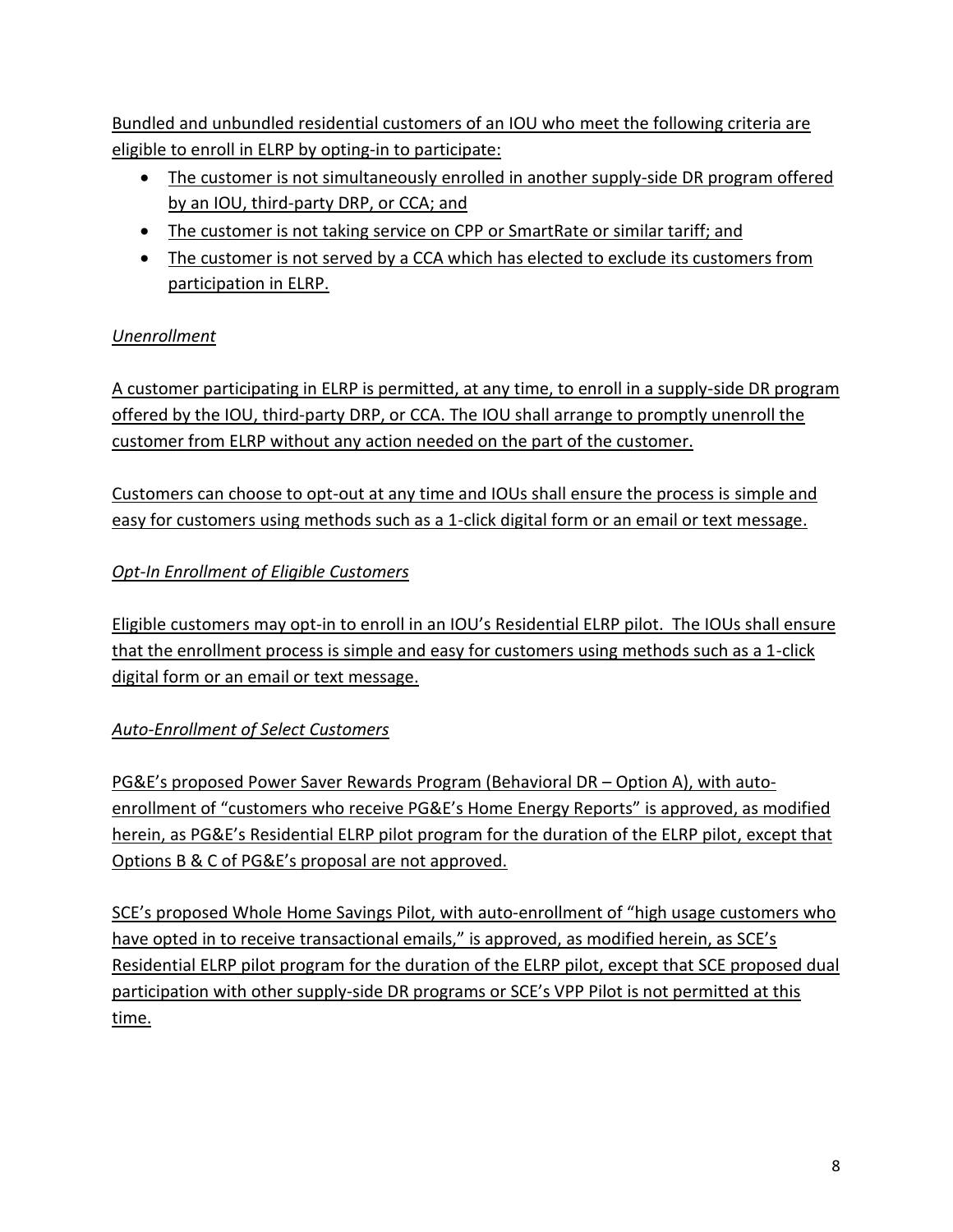SDG&E's "Peak Day" Behavioral DR program, with auto-enrollment of "existing Home Energy Report (HER) customers," is approved, as modified herein, as SDG&E's Residential ELRP pilot program for the duration of the ELRP pilot.

In addition to the IOU-specific auto-enrolled set of select customers specified above, the IOUs shall auto-enroll residential customers on California Alternative Rates for Energy (CARE), and who meet the above specified eligibility criteria for Residential ELRP (sub-group A.6). Whether through email, phone call, text message, bill insert, or mailer, these customers shall be given an opportunity to opt-in to receive ELRP related messaging or opt-out from ELRP.

### *Other Program Elements*

In their marketing, education, outreach, and event notification efforts focused on auto-enrolled customers as well as customers in DACs, the IOUs shall incorporate the marketing aspect of CEJA's Just Flex Rewards proposal, such as the following:

- o *Accessibility, In-Language*: Marketing shall be done in accessible, in-language communication, when that information is known, whether that be through text, email, or phone messaging. The Disadvantaged Communities Advisory Group may choose if it wishes to evaluate the language of the communications for accessibility and make recommendations to the IOUs.
- o *Specific Outreach for DAC and CARE customers*: Targeted marketing and messaging should be designed for CARE and DAC households. The IOUs shall partner with their Energy Savings Assistance (ESA) contractors and Community Based Organizations to help reach these customers, inform them of their enrollment status, potential compensation rate, and voluntary participation with no penalty.

The IOUs shall establish a process for a CCA to inform the IOU of its election to exclude its customers from ELRP. The CCA shall make its election by January 31 of a new ELRP pilot year.

The IOUs shall collaborate to establish common program parameters, including a minimum dispatch window (which must be at least 2 hours), the start time of the dispatch, marketing that limits customer confusion with state-wide Flex Alert campaign, and state-wide unified branding. The IOUs shall file a Tier 2 Advice Letter within 60 days of issuance of this decision to establish the parameters for its ELRP Residential pilot program and advise the CPUC of the associated costs.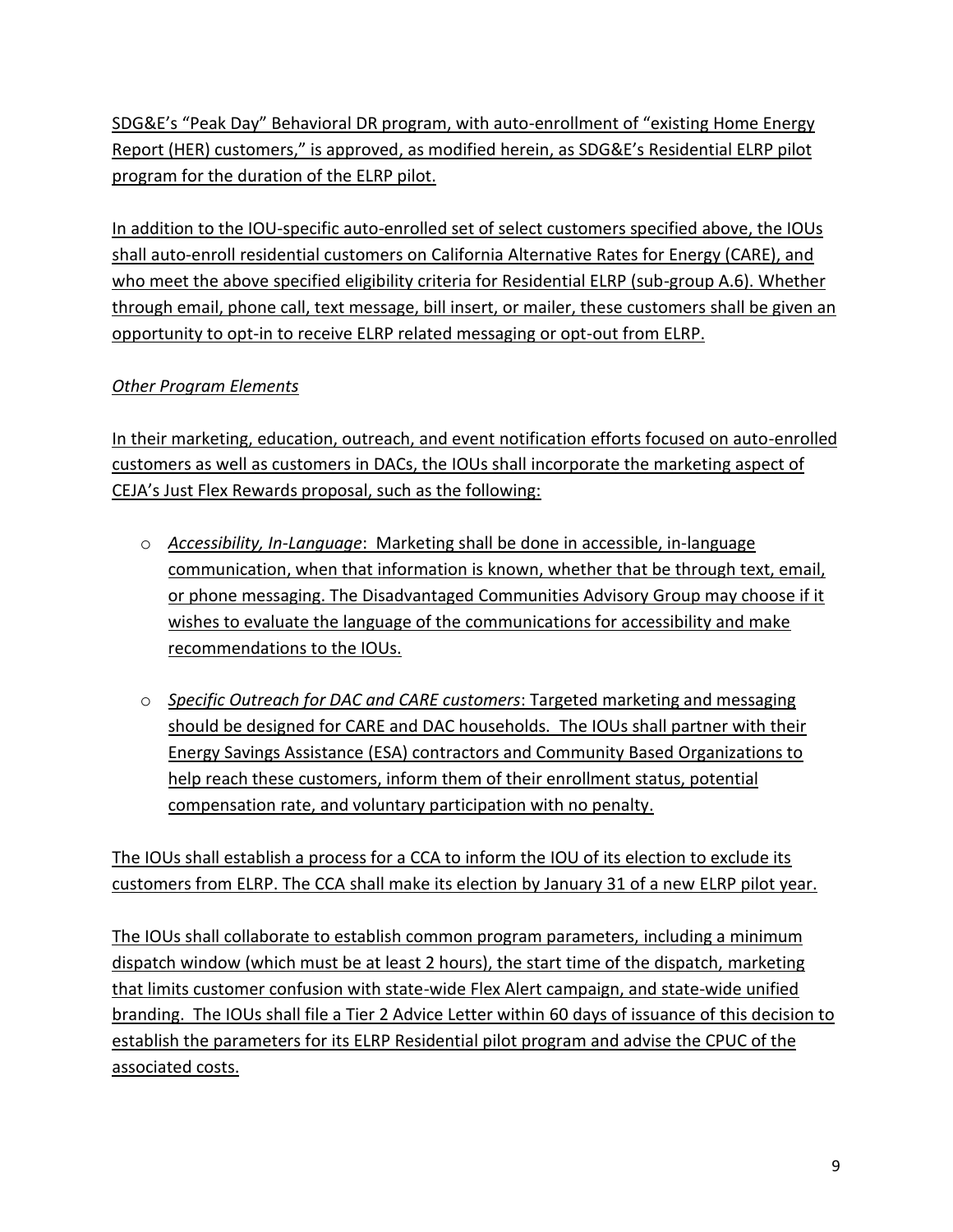**GROUP B ELIGIBILITY:** DR providers participating in market-integrated supply-side Demand Response (DR) programs

At the time of enrollment, or at designated times during the ELRP pilot, Group B participants will list the Proxy Demand Resources (PDRs) that will participate in ELRP and nominate an estimated target load reduction quantity (August) to be achieved during an ELRP event by each participating PDR resource. Participation during an ELRP event is entirely voluntary, and no financial penalties will result from not meeting or exceeding the nominated target load reduction quantity during the event.

#### **B.1. Third-party DR Providers (DRPs) Eligibility**

A third-party DRP with a market-integrated proxy demand resource (PDR) resource is eligible to participate in ELRP.

#### **B.2. IOU Capacity Bidding Programs (CBPs) Eligibility**

An IOU's CBP Capacity Bidding Program's PDRs resources are eligible to participate in ELRP.

## 5. Program Event Triggers

ELRP will utilize both day-ahead (DA) and day-of (DO) triggers.

#### **Day-Ahead (DA) Trigger**

The ELRP DA trigger for Group B resources is activated when a DA Alert, per the "Alert, Warning, Emergency (AWE)" process defined by the CAISO Operating Procedure 4420, is declared by the CAISO. The start time and duration specified in the DA Alert defines the Group B ELRP event window.

Following a DA Alert declaration by the CAISO, the IOUs will exercise discretion to activate the DA trigger for Group A participants, either selectively staggered over time or all <del>DA</del> participants at the same time. The start time and duration specified by the IOU defines the ELRP event window for the Group A participants called by the IOU.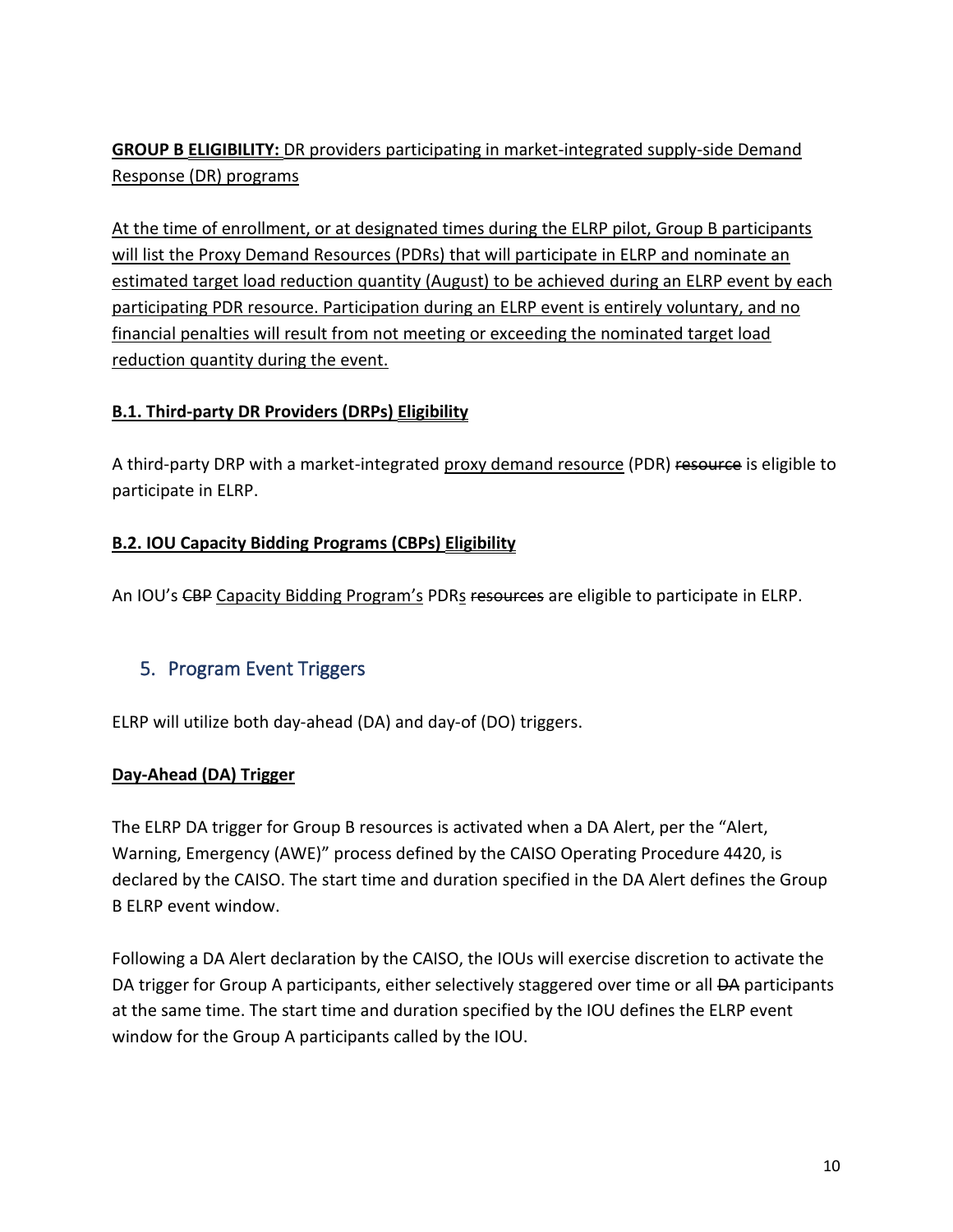In addition to the Group A Day-Ahead trigger as described above, the IOUs shall dispatch the Residential ELRP customers (sub-group A.6) in response to a CAISO Flex Alert declaration.

*Backup Generation Dispatch Sequence*

If Group B is triggered in the DA, backup generators associated with customers participating in Group B and not exempted under the Prohibited Resources policy and located in Disadvantaged Communities<sup>1</sup> shall not be dispatched.

If Group A is triggered in the DA, backup generators associated with customers participating in Group A and not exempted under the Prohibited Resources policy and located in Disadvantaged Communities shall not be dispatched. These backup generators may be dispatched six hours prior to the start of the ELRP event and may be used in compliance with Rule 21 and other applicable regulations and permits if in the day-of following a DA trigger, the IOUs through Joint ELRP Operations Board consultations determine that backup generators support may be needed based on anticipated grid stress conditions.

## **Day-Of (DO) Trigger**

Following any AWE declaration by the CAISO, the IOUs will exercise discretion to activate the DO trigger for Group A participants, either selectively staggered over time or all participants at the same time. The start time and duration specified by the IOU defines the ELRP event window for the Group A participants called by the IOU for the DO trigger.

The ELRP DO trigger for Group B resources is activated when a Warning or Emergency, per the AWE process, is declared by the CAISO. The start time and duration specified in the CAISO's declaration defines the Group B ELRP event window.

### There is no ELRP Day-Of trigger for Group A or Group B defined at this time.

## *Backup Generation Dispatch Sequence*

If Group A or B is triggered in the DO, backup generators associated with the customers participating in the respective Groups and not exempted under the Prohibited Resources policy

<sup>&</sup>lt;sup>1</sup> Pursuant to Section 39711 of the Health and Safety Code, the California Environmental Protection Agency (CalEPA), Disadvantaged Communities are defined as (1) Areas disproportionately affected by environmental pollution and other hazards that can lead to negative public health effects, exposure, or environmental degradation and (2) Areas with concentrations of people that are of low income, high unemployment, low levels of homeownership, high rent burden, sensitive populations, or low levels of educational attainment.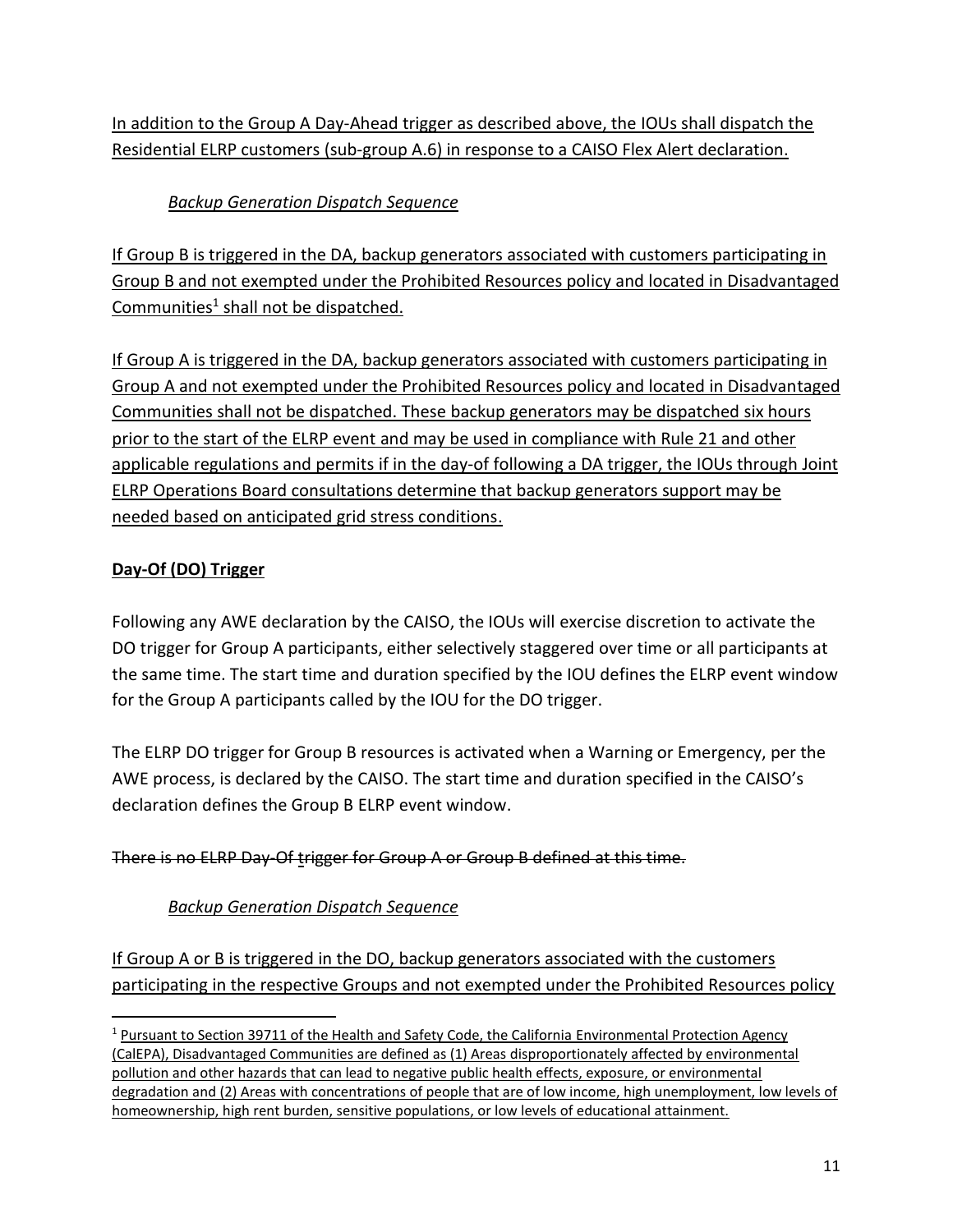and located in Disadvantaged Communities may be dispatched at the same time as other resources and may be used in compliance with Rule 21 and other applicable regulations and permits.

#### **Other Trigger Related Guidelines**

An ELRP event cannot be triggered by an IOU for a localized transmission or distribution emergency.

For coordination among and guidance to the IOUs in the exercise of discretion for Group A trigger activation, the IOUs shall form a continue to work with the "Joint ELRP Operations" Board," with consisting of representatives from each IOU's grid operations group and an invited representative from the CAISO's grid operations group. Following an AWE declaration by the CAISO, the Board will periodically assess the current and forecasted grid conditions and provide guidance on target load reductions to be sought by the IOUs from Group A participants.

The IOUs are directed to coordinate with the CAISO in providing timely information on the status and expected load reduction under ELRP from Group A.

#### **Future Alert Warning Event (AWE) Declarations**

In the future, when the CAISO completes the transition from the current AWE process to the North American Electric Reliability Corporation (NERC) Energy Emergency Alert (EEA) standards, then the AWE declarations shall be replaced by the equivalent CAISO issued day-ahead EEA level notices in the above guidelines, per the following table: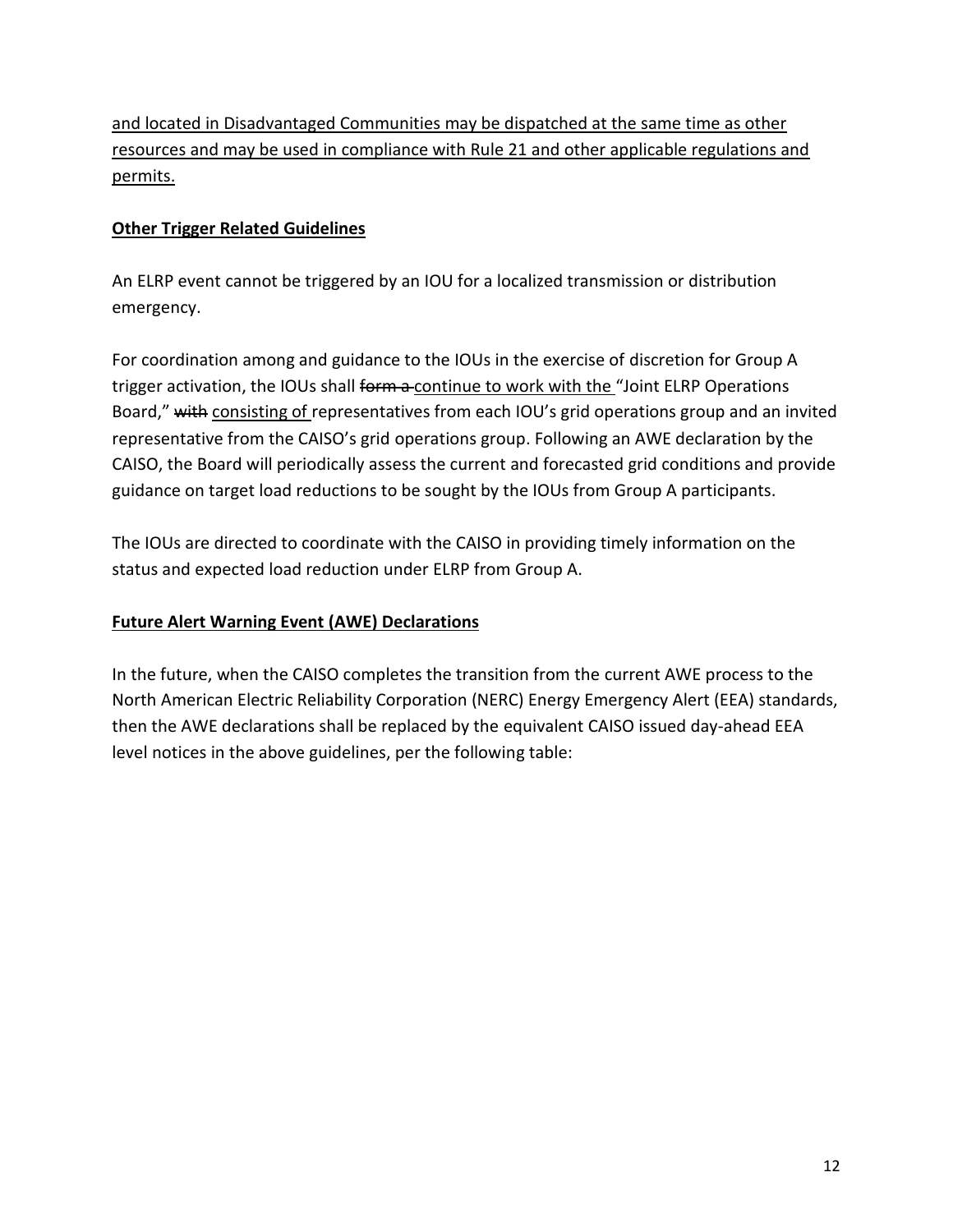#### **Table. Alert Warning Event Levels**

| <b>AWE Levels</b>                                | <b>NERC EEA Levels Comments</b> |                                          |  |  |  |  |  |  |
|--------------------------------------------------|---------------------------------|------------------------------------------|--|--|--|--|--|--|
| <b>Restricted Maintenance Operations</b>         |                                 | Issued in real time or in advance        |  |  |  |  |  |  |
| <b>Transmission Emergency</b>                    |                                 | <b>Issued in real time</b>               |  |  |  |  |  |  |
| Notifications of forecasted reserve deficiencies |                                 |                                          |  |  |  |  |  |  |
| <b>Alert</b>                                     | EEA-1                           | Issued in advance - day ahead by<br>1500 |  |  |  |  |  |  |
| <b>Warning</b>                                   | EEA-1                           | <b>Issued in real time</b>               |  |  |  |  |  |  |
| Warning – triggering DR programs                 | EEA-2                           | <b>Issued in real time</b>               |  |  |  |  |  |  |
| Stage 1                                          | EEA-2                           | <b>Issued in real time</b>               |  |  |  |  |  |  |
| Stage 2                                          | EEA-3                           | <b>Issued in real time</b>               |  |  |  |  |  |  |
| Stage 3                                          | EEA-3                           | <b>Issued in real time</b>               |  |  |  |  |  |  |

## 6. Compensation

Incremental  $L$  and  $R$  Reduction (ILR) is defined as the load reduction achieved during an ELRP event incremental to the non-event applicable baseline and any other existing commitment. Only ILR is eligible for compensation under ELRP.

Any load reduction technology may be used during an ELRP event to achieve ILR. Prohibited resources<sup>2</sup> may be used in compliance with Rule 21 and other applicable regulations and permits, subject to the backup generation dispatch sequence described earlier, during an ELRP event to achieve ILR, including during the overlapping period with an independently triggered event in a dual-enrolled DR program, but only for achieving load reduction incremental to any other existing commitment (e.g., under a dual-enrolled DR program).

<sup>&</sup>lt;sup>2</sup> As directed in Resolution E-4906 (see Ordering Paragraphs 45 and 47 at 104), customers previously using a prohibited resource fuel may switch the resource to a renewable fuel that has met CARB certification. Allowable fuels are those that have met the agency's [Low Carbon Fuel Standard \(LCFS\) Tier](https://ww2.arb.ca.gov/our-work/programs/low-carbon-fuel-standard)  [2 Pathway.](https://ww2.arb.ca.gov/our-work/programs/low-carbon-fuel-standard) Customers may update their required attestations upon making this operational change.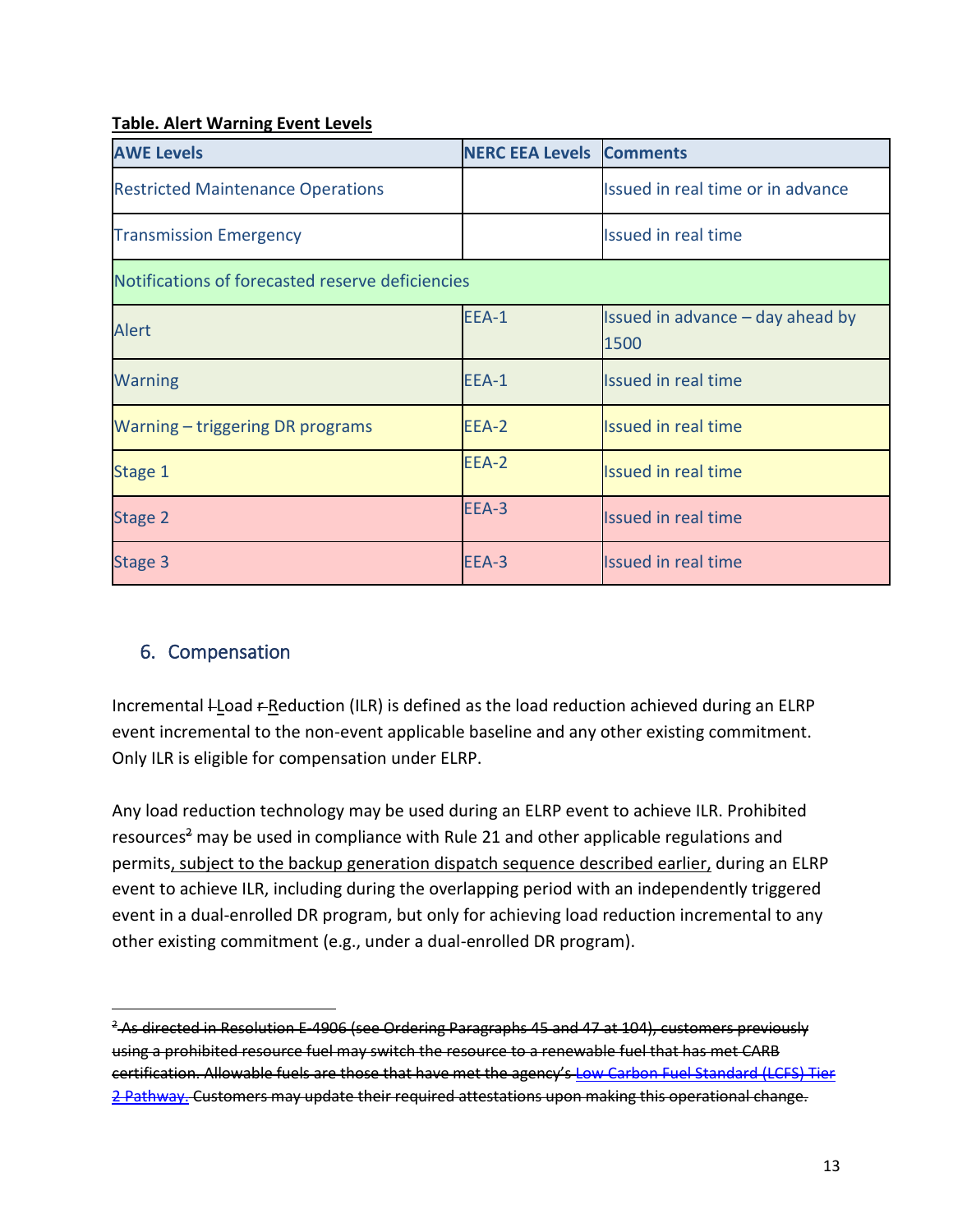General ELRP compensation parameters for all customers include the following:

- After-the-fact pay-for-performance will be made at a prefixed energy-only ELRP Compensation Rate applied to ILR.
- There are no "capacity-like" payments. or enrollment incentive.
- There are no penalties for non- or under-performance.

The ELRP Compensation Rate  ${ECR}$  for Group A is set at \$24 / kilowatt-hour (kWh) (or \$42000 / megawatt-hour (MWh)).

The ELRP Compensation Rate ECR for Group B PDRs is also set at  $$24$  / kWh (or  $$42000$  / MWh).

#### **GROUP A COMPENSATION**

For Group A eligible participants, the compensation for load reduction delivered during an ELRP event is determined by calculating the product of ILR and ELRP Compensation RateECR. ELRP compensation for an event is bounded for Group A participants between 50 percent and 200 percent of pre-nominated load shed or exported energy quantity.

An IOU may choose to defer the effective date of counting export energy in ILR, as described below, to a date no later than May 1, 2022, by filing a Tier 1 AL.

#### **A.1. Non-Residential, Non-DR Customers Compensation**

#### *Baseline*

The ELRP baseline will be constructed by all IOUs according to the method described below.

- 1. A customer's Adjusted Energy Baseline (AEB) for an ELRP event is calculated by multiplying the energy baseline (EB) by the optional day-off (DO) adjustment.
- 2. The EB will be calculated on an hourly basis using the average of either 1) the previous 10 calendar days, or 2) the previous 10 similar days.
- 3. The days selected in step 2 above shall exclude days when a) the customer was subject to an ELRP event or an event in a dual-enrolled DR program, or b) there was a grid outage during similar hours.
- 4. The DO adjustment value shall be either 1) not less than 1.00 or greater than 1.40, or 2) not less than 0.60 or greater than 1.40. The DO adjustment is a ratio of (a) the average load of the first three hours of the four hours prior to the event to (b) the average load of the same hours from the last 10 days selected in accordance with step 2 above.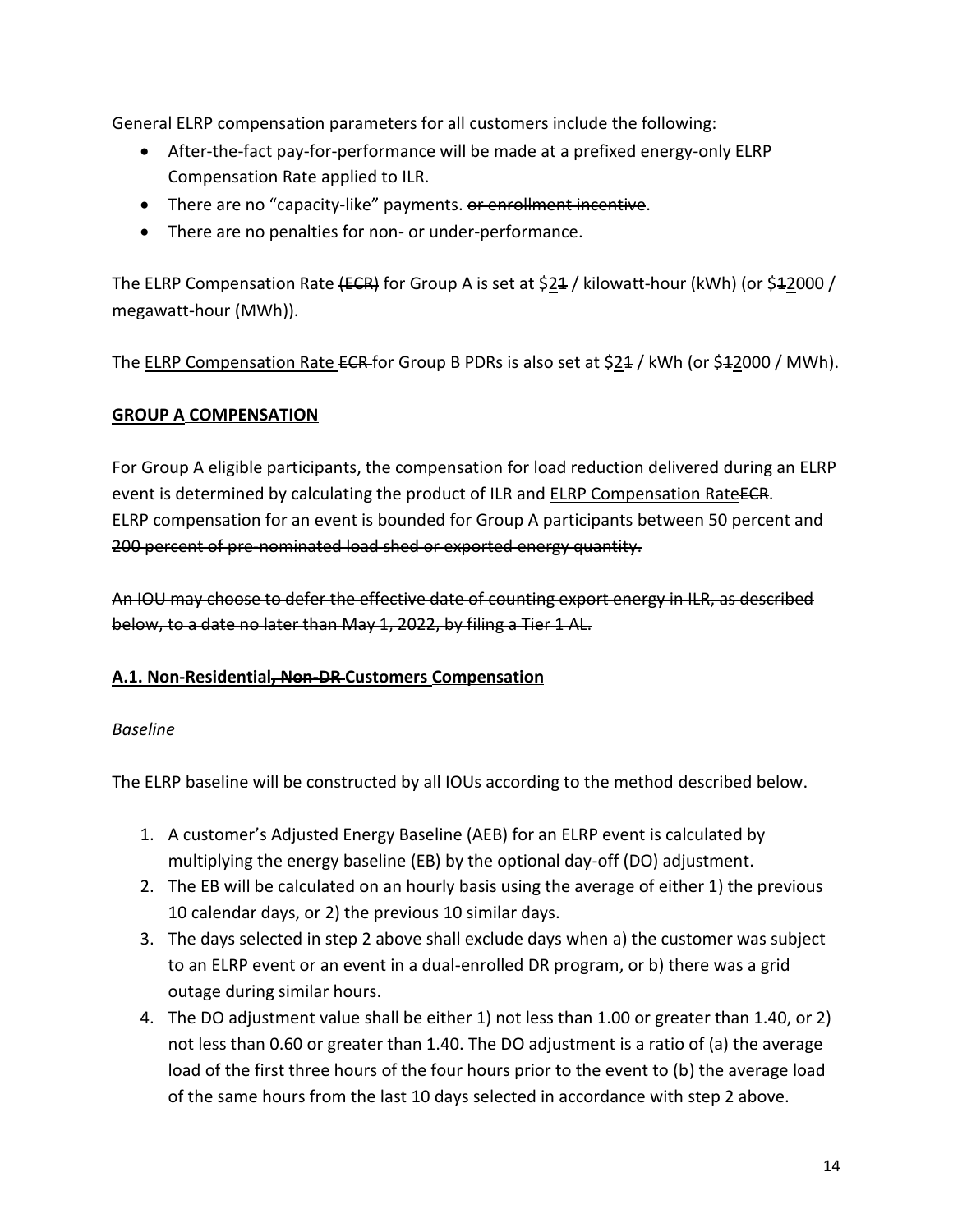#### *Special Considerations*

- 1. In the case of overlapping BIP and ELRP events, only the incremental reduction below the customer's pre-committed firm service level (FSL) is counted in ILR.
	- a. Load reduction by dual-enrolled BIP customers during an ELRP event outside of a BIP event is excluded from ILR (and not eligible for ELRP compensation).
	- b. Load reduction by dual-enrolled BIP customers during an ELRP event on a day with no BIP event is excluded from ILR (and not eligible for ELRP compensation).
- 2. If the customer has a Rule 21 interconnected device with export capability and permit, the customer may choose to count exported energy in ILR. In that case, the applicable ELRP baseline is modified to account for exported energy during non-event days and count exported energy in ILR.
- 3. If the customer is currently taking a CPP or real-time pricing (RTP) equivalent tariff, any ILR during overlapping hours between the dynamic rate and the ELRP event is attributed to ELRP.

For SCE, the effective date of compensation for ILR during overlapping BIP and ELRP events is deferred to May 1, 2022.

An IOU may choose to defer the effective date of excluding grid outages from an ELRP baseline to a date no later than May 1, 2022, by filing a Tier 1 AL.

An IOU may choose to implement the ELRP baseline with only one option for the ten-day selection or one option for the DO adjustment by filing a Tier 1 AL.

### **A.2. BIP Non-Residential Aggregators Compensation**

Same guidelines as A.1 apply.

### **A.3. Rule 21 Exporting DER Compensation**

For a customer on a CPP or RTP equivalent tariff, the ELRP baseline is deemed to be zero and only exported energy is counted in ILR.

For a customer not on a CPP or RTP equivalent tariff, the ELRP baseline defined under A.1 is utilized and modified to account for exported energy during non-event days and exported energy is counted in ILR.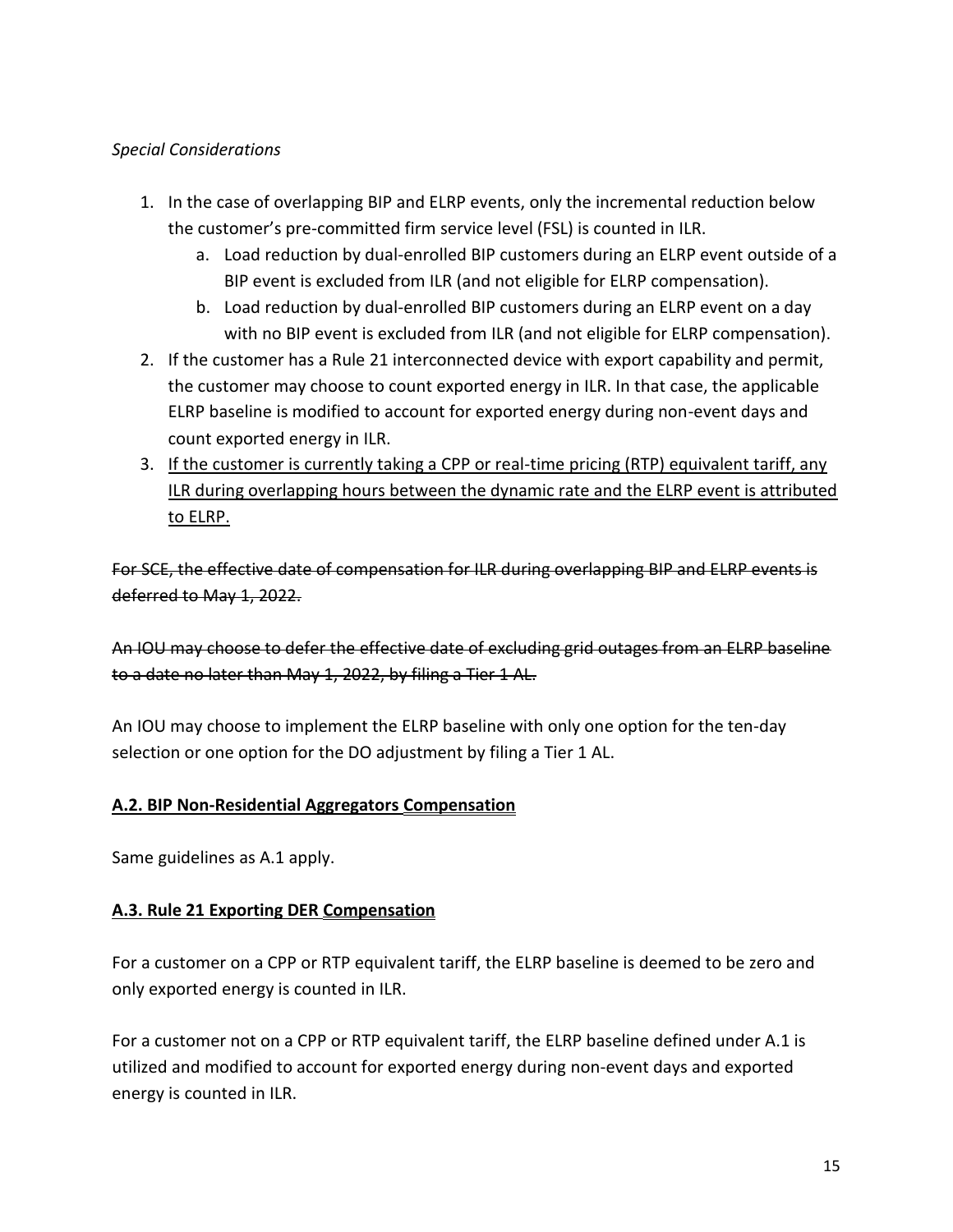Only during ELRP dispatch hours, a customer with control over multiple electrically contiguous sites is permitted to virtually aggregate the load and generation to fully utilize the sum of the net export allowed by any Rule 21 permit(s) associated with the sites. Two sites are considered electrically contiguous when they have electric service derived from the same utility distribution transformer secondary and there are no devices on the utility distribution system that can interrupt power flow to only one site.

### **A.4. Virtual Power Plant Aggregators Compensation**

The aggregator selected CPUC approved baseline for IOU's CBP is utilized and modified to account for exported energy, to the extent allowed by a site's Rule 21 export permit, during non-event days and count exported energy in ILR.

The above baseline method may be used in conjunction with a meter or a sub-meter associated with a storage device that directly measures the energy flows into/out of the storage device to determine the ILR for the ELRP settlement.

### **A.5. Vehicle-to-Grid Aggregators Compensation**

An EVSE meter, or EVSE sub-meter if the EVSE is taking service through the host site meter, may be used to determine the ILR for ELRP settlement. The EVSE sub-meter must meet applicable standards established by the CPUC when adopted.

Only during IOU dispatched hours, the VGI aggregator is permitted to virtually aggregate separately metered EVSE with other load and generation (if any) at an electrically contiguous host site to allow export from the EVSE to reduce the host site's load and export from such aggregation up to the sum of the net export allowed by any available Rule 21 permits of the EVSE site and the host site.

Two sites are considered electrically contiguous when they have electric service derived from the same utility distribution transformer secondary and there are no devices on the utility distribution system that can interrupt power flow to only one site.

### **A.6. Residential Customers Compensation**

The ELRP baseline will be similar to that used in SCE's residential CBP pilot authorized in D21- 03-056: a 5-in-10 baseline with 40% day-of adjustment. The 5-in-10 baseline is the average load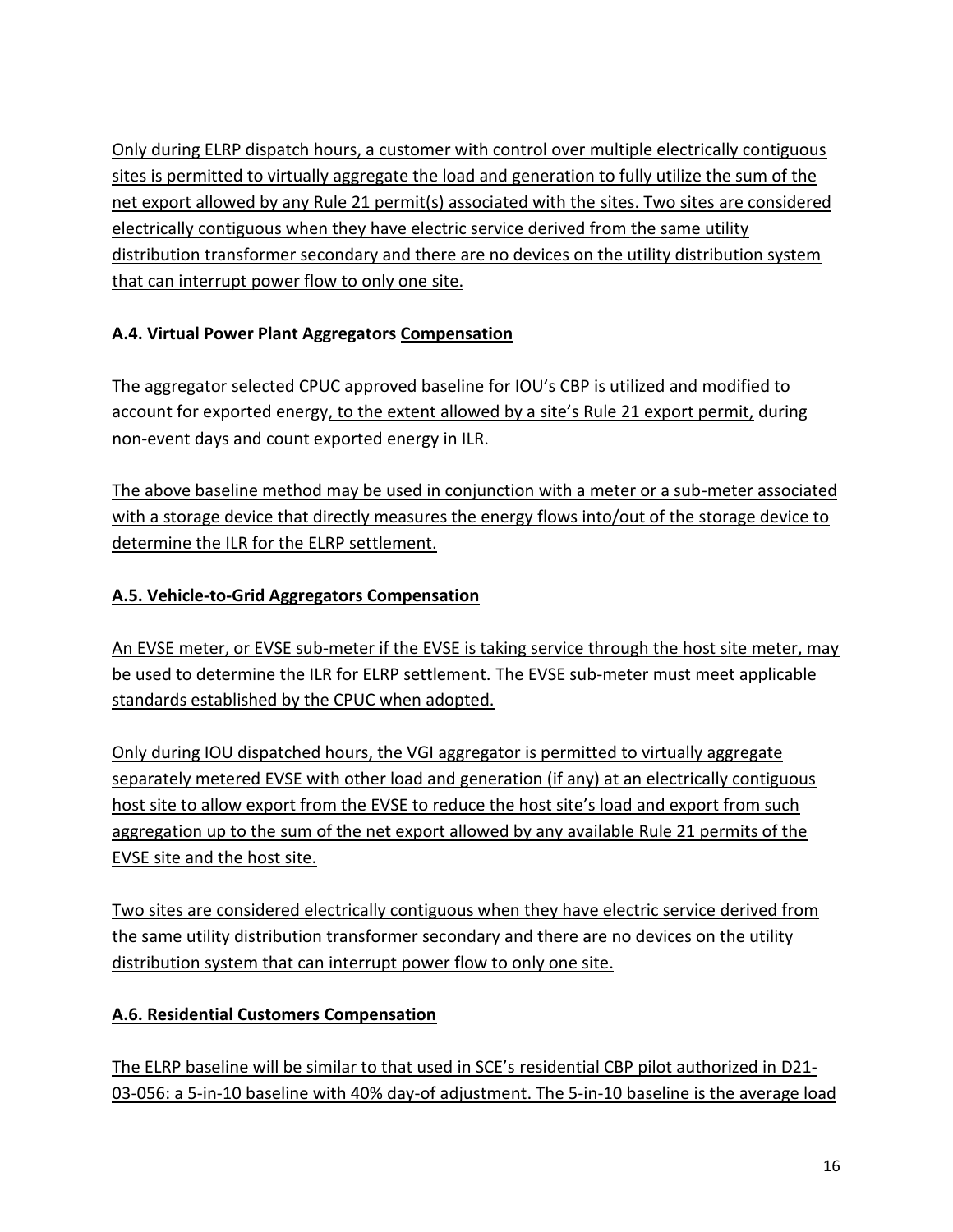during the same hours as the DR event, of the 5 days with the highest usage, selected from the past 10 business days. The day of adjustment is a ratio of (a) the average load of the first three out of the four hours prior to the event to (b) the average load of the same hours from the historical days selected for the baseline.

#### **GROUP B COMPENSATION**

#### *ELRP Baseline for Group B*

To construct the ELRP baseline for measuring a Group B PDR's ILR contribution during an ELRP event, the applicable CAISO baseline will be modified to account for the following:

- 1) Count net exports to the distribution grid by customer locations within the PDR aggregation that comply with Rule 21 and other applicable permits,
- 2) Exclude prior days with other ELRP events when selecting the set of "non-event, but similar" days when calculating the baseline,
- 3) Exclude applicable preceding hours with either CAISO market awards or another ELRP event on the day of the ELRP event when calculating the same-day adjustment (SDA) to the calculated baseline in step 2, and
- 4) Allow the SDA same day adjustment in step 3 to be no greater than 100%.

### *ELRP Settlement for Group B*

For participation in ELRP under Group B, a DRP must construct a PDR Portfolio consisting of only 1) PDRs with RA assignment or PDRs without RA assignment (but not both) and 2) PDRs limited to the service area of one IOU (thus, a DRP may have up to six PDR portfolios participating in ELRP).

The CAISO settled aggregated load during an ELRP event is modified to count net energy exported to the distribution grid by any customer location within the PDR aggregation.

Following an ELRP event, the DRP's scheduling coordinator is responsible for determining the following:

1. ELRP Event Performance (total load reduction during the ELRP event) of each PDR in the DRP's PDR Portfolio by applying the applicable ELRP modified baseline to the PDR's modified aggregated load settled during the ELRP event.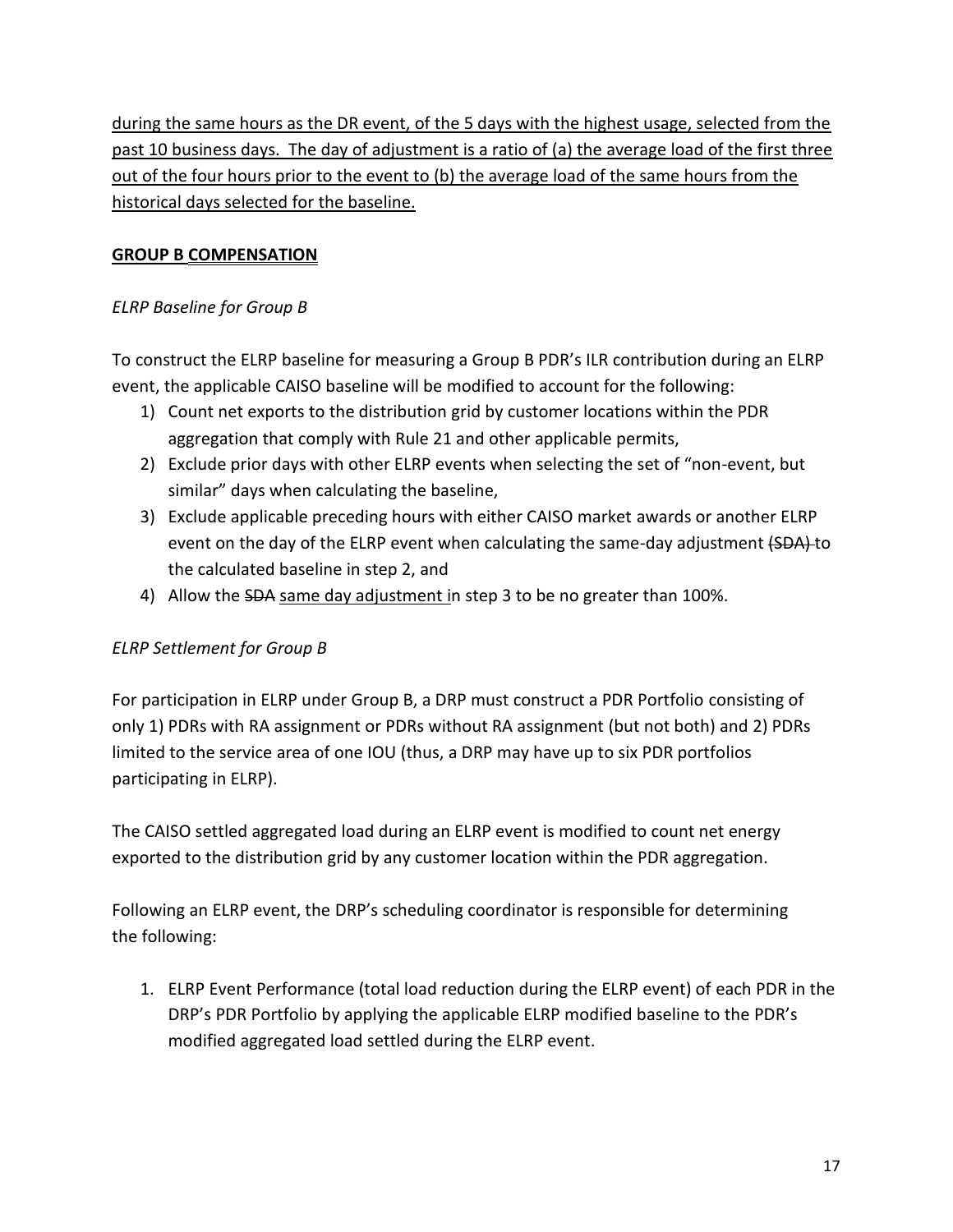- 2. ILR of each PDR by subtracting the CAISO scheduled award quantities, inclusive of dayahead market (DAM) and real-time market (RTM), from the PDR's ELRP Event Performance. If the total market award for the PDR during the ELRP event is zero, then ILR of the PDR equals the ELRP Event Performance.
- 3. The ELRP Event Compensation due for each PDR by adding all interval-specific ELRP Compensations across all applicable intervals of the ELRP event, subject to the following:
	- a. The interval-specific ELRP Compensation in each applicable interval of the ELRP event is obtained by subtracting 1) any CAISO market payments for any portion of the load reduction counted in the interval-specific ILR and 2) the intervalspecific CAISO Opportunistic Revenue (COR), defined below, from 3) the intervalspecific Product of the ELRP Compensation Rate ECR and the interval-specific ILR (see illustration below).

If the interval-specific ILR is negative, then the interval-specific ELRP Compensation is set to zero in that interval.

If the interval-specific COR is greater than the interval-specific Product, then the interval-specific ELRP Compensation is set to zero in that interval.

- b. The interval-specific COR is the product of the interval-specific Market Eligible Capacity (MEC), defined below based on the interval-specific CAISO Market Event Performance (MEP) determined under the applicable CAISO market baseline, and the interval-specific CAISO Clearing Price Delta (CCPD), defined below (see illustration below).
	- i. MEC:

#### If the total CAISO scheduled award quantity in an interval is non-zero:

1. If the total CAISO scheduled award quantity in an interval is nonzero a And if the interval-specific MEP is less than or equal to the total CAISO scheduled award quantity in the interval, then the interval-specific MEC is set to zero.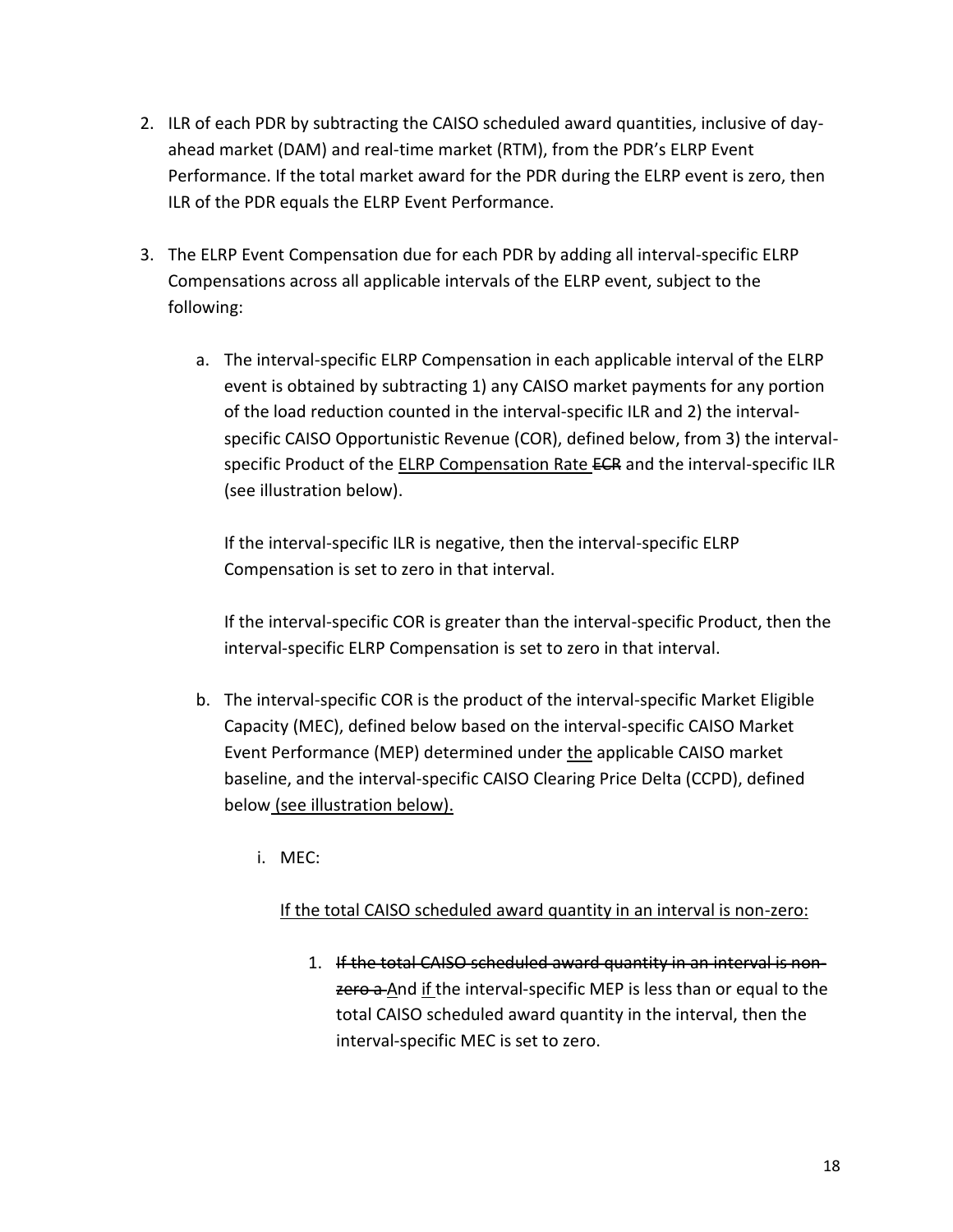- 2. If the total CAISO scheduled award quantity in an interval is nonzero aAnd if the interval-specific MEP is greater than the total CAISO scheduled award quantity in the interval and less than or equal to the Qualifying Capacity (QC) of the PDR in that interval, then the interval-specific MEC is equal to the interval-specific MEP minus the interval-specific total CAISO scheduled award quantity.
- 3. If the total CAISO scheduled award quantity in an interval is nonzero aAnd if the interval-specific MEP is greater than the Qualifying Capacity (QC) of the PDR in that interval, then the interval-specific MEC is equal to the interval-specific QC of the PDR minus the interval-specific total CAISO scheduled award quantity.

# If the total CAISO scheduled award quantity in an interval is zero, then the interval-specific MEP in the above cases is set to the interval-specific ILR.

If the PDR has no assigned QC in the above cases, then the QC is replaced by the PDR's "PMin" parameter on record in the CAISO Master File applicable to the interval. Additionally, if the PMin value is less than the total CAISO scheduled award quantity in an interval, then the intervalspecific MEC is set to zero.

### ii. CAISO Clearing Price Delta (CCPD):

For a PDR participating in the DAM only (that is, "long-start" PDR), the interval-specific CCPD is the DAM clearing price in that interval.

For a PDR participating in the RTM, the interval-specific CCPD is equal to the higher of the DAM or RTM clearing price in that interval minus the lower of the DAM or RTM clearing price in that interval.

4. PDR-Portfolio Level Net Event Compensation across all PDRs in the third-party DRP's Portfolio.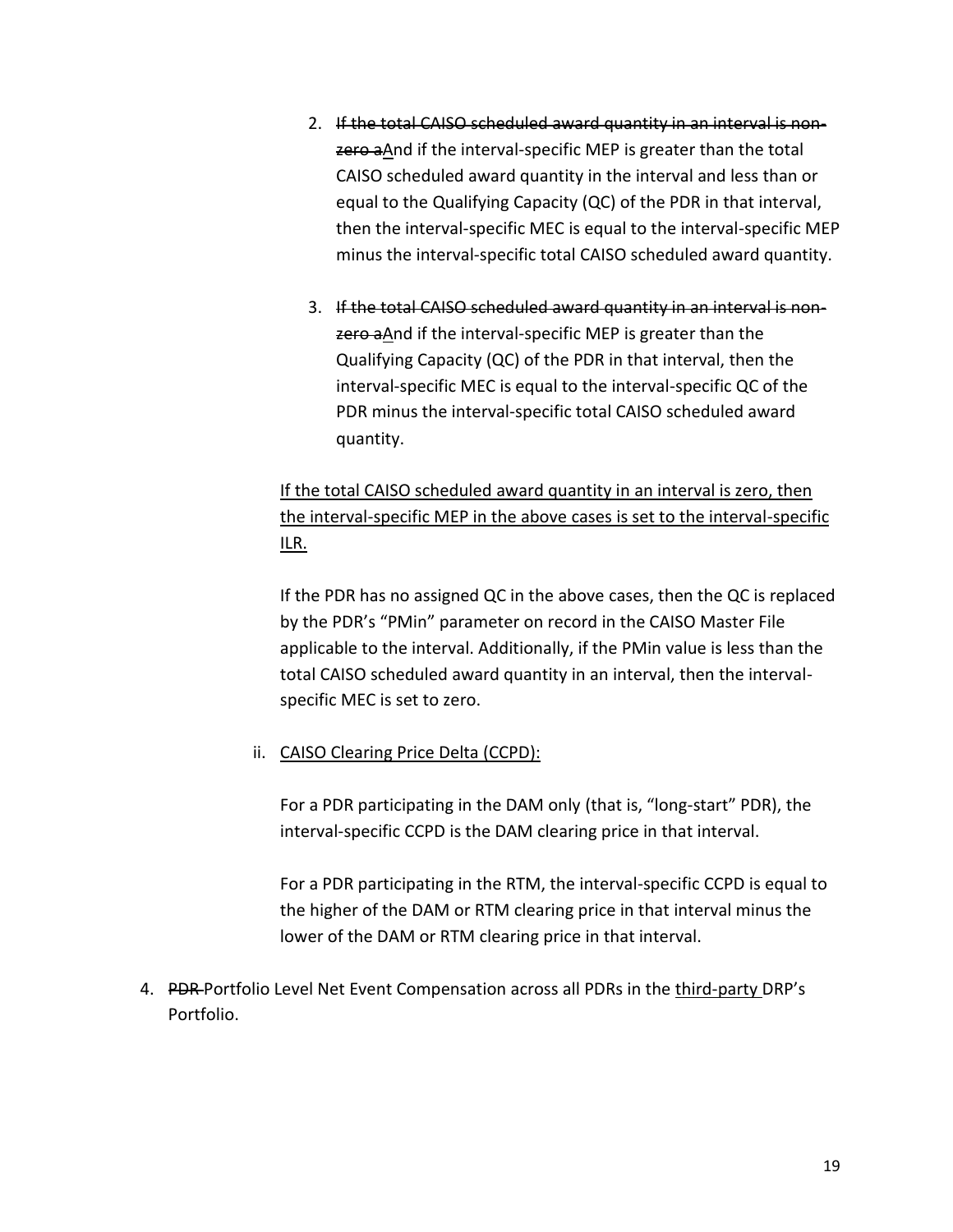|  | ELRP Compensation for PDR for ILR delivered during ELRP events (with overlapping CAISO market event) |                                                 |                                                    |                                                               |                                              |                      |                                                        |                       |  |  |
|--|------------------------------------------------------------------------------------------------------|-------------------------------------------------|----------------------------------------------------|---------------------------------------------------------------|----------------------------------------------|----------------------|--------------------------------------------------------|-----------------------|--|--|
|  |                                                                                                      |                                                 |                                                    |                                                               |                                              |                      |                                                        |                       |  |  |
|  | Ś                                                                                                    |                                                 |                                                    |                                                               |                                              |                      |                                                        |                       |  |  |
|  | 10                                                                                                   |                                                 |                                                    |                                                               |                                              |                      | Rev1, Rev2, and Rev3 paid by CAISO markets             |                       |  |  |
|  | 9                                                                                                    |                                                 |                                                    |                                                               |                                              |                      | Rev4, Rev5, and Rev6 paid by ELRP                      |                       |  |  |
|  | 8                                                                                                    |                                                 |                                                    | Rev4                                                          |                                              |                      | COR = CAISO Opportunistic Revenue forfeited by the PDR |                       |  |  |
|  | 7                                                                                                    |                                                 |                                                    |                                                               | Rev <sub>5</sub>                             |                      |                                                        |                       |  |  |
|  | 6                                                                                                    | <b>DAMS</b>                                     |                                                    |                                                               |                                              | Rev <sub>6</sub>     |                                                        |                       |  |  |
|  | 5                                                                                                    |                                                 |                                                    | "COR"                                                         |                                              |                      |                                                        |                       |  |  |
|  | 4                                                                                                    | Rev1                                            |                                                    |                                                               |                                              |                      |                                                        |                       |  |  |
|  | 3                                                                                                    |                                                 | <b>RTMS</b>                                        |                                                               |                                              |                      |                                                        |                       |  |  |
|  | $\overline{2}$                                                                                       | $Rev2$ Rev2                                     |                                                    |                                                               |                                              |                      |                                                        |                       |  |  |
|  | 1                                                                                                    |                                                 |                                                    |                                                               |                                              |                      |                                                        |                       |  |  |
|  |                                                                                                      |                                                 |                                                    |                                                               |                                              | <b>MW</b>            |                                                        |                       |  |  |
|  |                                                                                                      |                                                 |                                                    |                                                               |                                              |                      | If MEP<=AwardQ,                                        | $MEC = 0$             |  |  |
|  |                                                                                                      |                                                 |                                                    |                                                               |                                              |                      | If MEP>AwardQ and MEP<=QC,                             | $MEC = MEP - Award Q$ |  |  |
|  |                                                                                                      | Qualifying Capacity (QC)                        |                                                    |                                                               | If MEP>QC,                                   | $MEC = QC - Award Q$ |                                                        |                       |  |  |
|  | $\sim$<br>윤                                                                                          | DAM Award                                       |                                                    | RTM Award $\leq$ MEC ==>                                      |                                              |                      | = Market Eligible Capacity                             |                       |  |  |
|  |                                                                                                      |                                                 | market event performance (MEP), per CAISO baseline |                                                               | = MEP under CAISO baseline exceeding Award Q |                      |                                                        |                       |  |  |
|  |                                                                                                      |                                                 |                                                    | <========== ILR ==============> = ILR under ELRP (AwardQ > 0) |                                              |                      |                                                        |                       |  |  |
|  |                                                                                                      | ELRP event performance (EEP), per ELRP baseline |                                                    |                                                               |                                              |                      |                                                        |                       |  |  |
|  |                                                                                                      |                                                 |                                                    |                                                               |                                              |                      |                                                        |                       |  |  |

To receive ELRP compensation, the third-party DRP shall submit an aggregate invoice for the Cumulative Portfolio Level Net Event Compensation of each PDR Portfolio for May-June-July (First Quarter) period by September 30 and for August-September-October (Second Quarter) by December 31 of the program year. for each of its PDR Portfolio to the applicable IOU's team administering Demand Response Auction Mechanism invoices. The Cumulative Portfolio Level Net Event Compensation of a PDR Portfolio over one Quarter is determined by summing the Portfolio Level Net Event Compensation across all ELRP events in that Quarter.

The invoice shall be accompanied with the supporting data for each event, including but not limited to PDR-specific ELRP Event Performance, ILR, applicable market awards during the event, applicable CAISO market payments for load reductions counted in the ILR, and ELRP Event Compensation. The IOU may audit and verify the invoice as needed. The aggregate invoice amount must be equal to or larger than the ELRP Minimum Invoice Threshold to be eligible for compensation by the IOUs. The IOU shall settle the invoice within 60 days of the invoice date.

The ELRP Minimum Invoice Threshold is set at zero at this time.

# 7. Other Program Elements

#### *Test Events*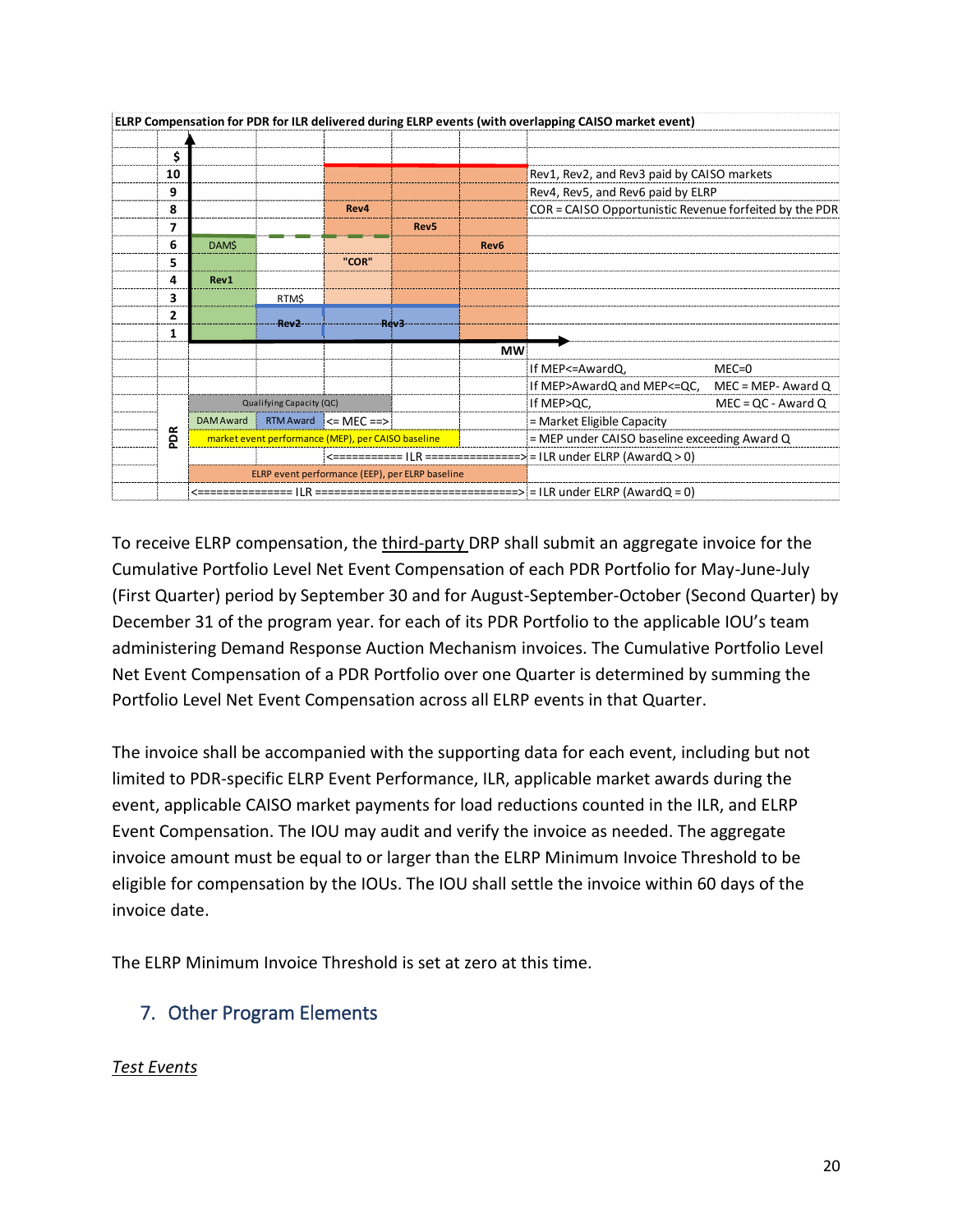The IOUs shall conduct one test event, with two-hour duration, per year for Group A participants.

ELRP Group A.1 and A.3 participants, except for those relying exclusively on prohibited resources, are required to participate in the test events. Use of prohibited resources during a test event is not permitted and will not be compensated. Incremental Lload R-reduction (ILR) delivered during an ELRP test event is eligible for ELRP compensation.

#### ELRP sub-group A.6 Residential customers are exempt from testing requirements.

The IOUs are directed to collaborate with the CAISO and the CEC in the testing process and provide data regarding ELRP response to the CAISO and the CEC to facilitate forecasting.

#### *Advice Letters*

Within 30 days of this Decision, the IOUs shall jointly file a Tier 1 AL incorporating the modifications by this Decision ELRP terms and conditions for Group A. Limited deviations to accommodate IOU specific implementations due to IT and billing systems are permitted. The filing shall include the details necessary to implement the ELRP guidelines set forth above and address various aspects of ELRP pilot design and processes, including enrollment, the process to update enrollment related program parameters, ELRP event notification and customer acknowledgment, ILR measurement, and settlement.

Within 60 days of this Decision, the IOUs shall jointly file a Tier 1 AL incorporating the modifications by this Decision ELRP terms and conditions for Group B. Limited deviations to accommodate IOU specific implementations due to IT and billing systems are permitted. The filing shall include the details necessary to implement the ELRP guidelines set forth above and address various aspects of ELRP pilot design and processes, including enrollment, the process to update enrollment related program parameters, ELRP event notification, ILR measurement, and settlement and invoicing.

An IOU's Tier 1 AL filing to defer implementation of certain ELRP design elements, where permitted, shall include an explanation for why the delay is necessary or reasonable.

As experienced in ELRP is gained, the IOUs may seek to modify various aspects of ELRP design by jointly filing via an IOU-specific or joint IOU a Tier 2 AL as appropriate before or by December 31 of each program year to manage program enrollment, improve program efficiency, increase potential load reduction available to ELRP, and improve program value, and reduce program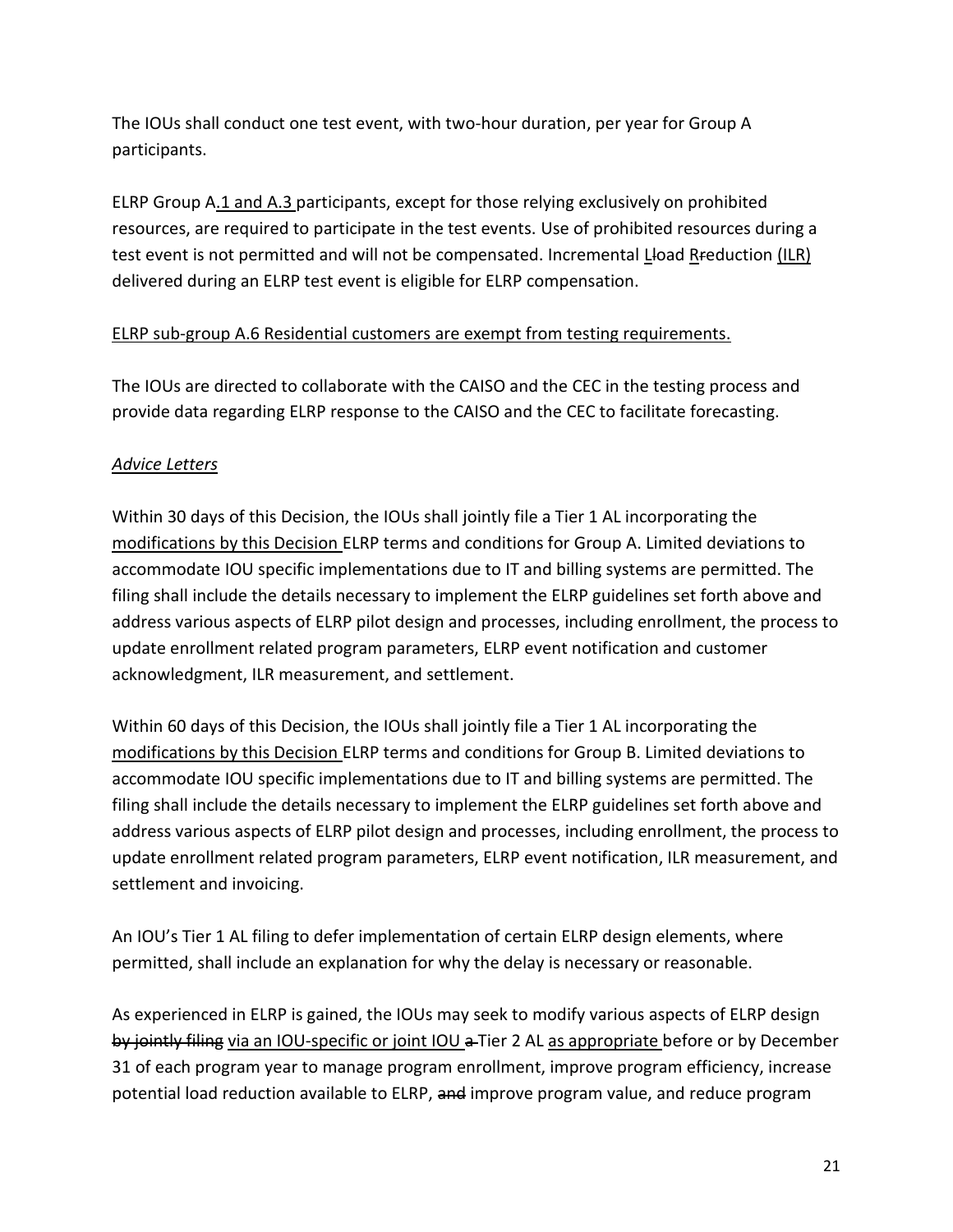cost. The change request shall be limited to technical aspects of the program design related to program participation eligibility criteria or requirements (including various minimum size threshold parameters), dual participation between ELRP and another DR program, program trigger(s), minimum dispatch hours, Group A baselines and settlement, and Group B baselines, settlement, and invoicing guidelines. A request to allow a particular dual participation option should be accompanied with an explanation and methodology to demonstrate how the ILR during overlapping event could be attributed uniquely to ELRP participation and avoid double compensation. Changes to sub-group A.1 Minimum Size Threshold parameter could be sought via an IOU-specific Tier 2 AL.

# 8. Balancing Accounts and Cost Recovery

PG&E, SCE, and SDG&E are authorized to establish shall continue to use the one-way balancing accounts authorized in D.21-03-056 regarding the development, implementation, and operation of the ELRP pilot program, along with incentives paid under the program. The balancing accounts shall be effective as of the date of this decision. These three electric IOUs shall file Tier 1 advice letters within 5 days of the issuance of this decision establishing the new one-way balancing accounts.

This ELRP budget reflects projected costs for IOU program administration, including IT, evaluation, measurement, and verification costs, in addition to costs for compensating eligible customers who have contributed load reductions in response to an ELRP event. Customer compensation costs for each IOU assume a the ELRP Ceompensation Reate specified earlier of \$1/kilowatt-hour for both Groups A and B, for up to the 60-hour annual limit; however, if no ELRP events are called, customer compensation costs are assumed to be zero.

These balancing accounts shall have the following annual caps:

- PG&E \$3.9 million for administration and \$28.6 million for customer compensation,
- SCE \$2.9 million for administration and \$33.8 million for customer compensation, and

• SDG&E \$1.6 million for administration and \$14.8 million for customer compensation. These balancing accounts shall have the following annual caps for program administration across all ELRP sub-groups, except ELRP sub-group A.6 (Residential customers):

- PG&E \$7.3 million,
- SCE \$5.7 million, and
- SDG&E \$3.0 million.